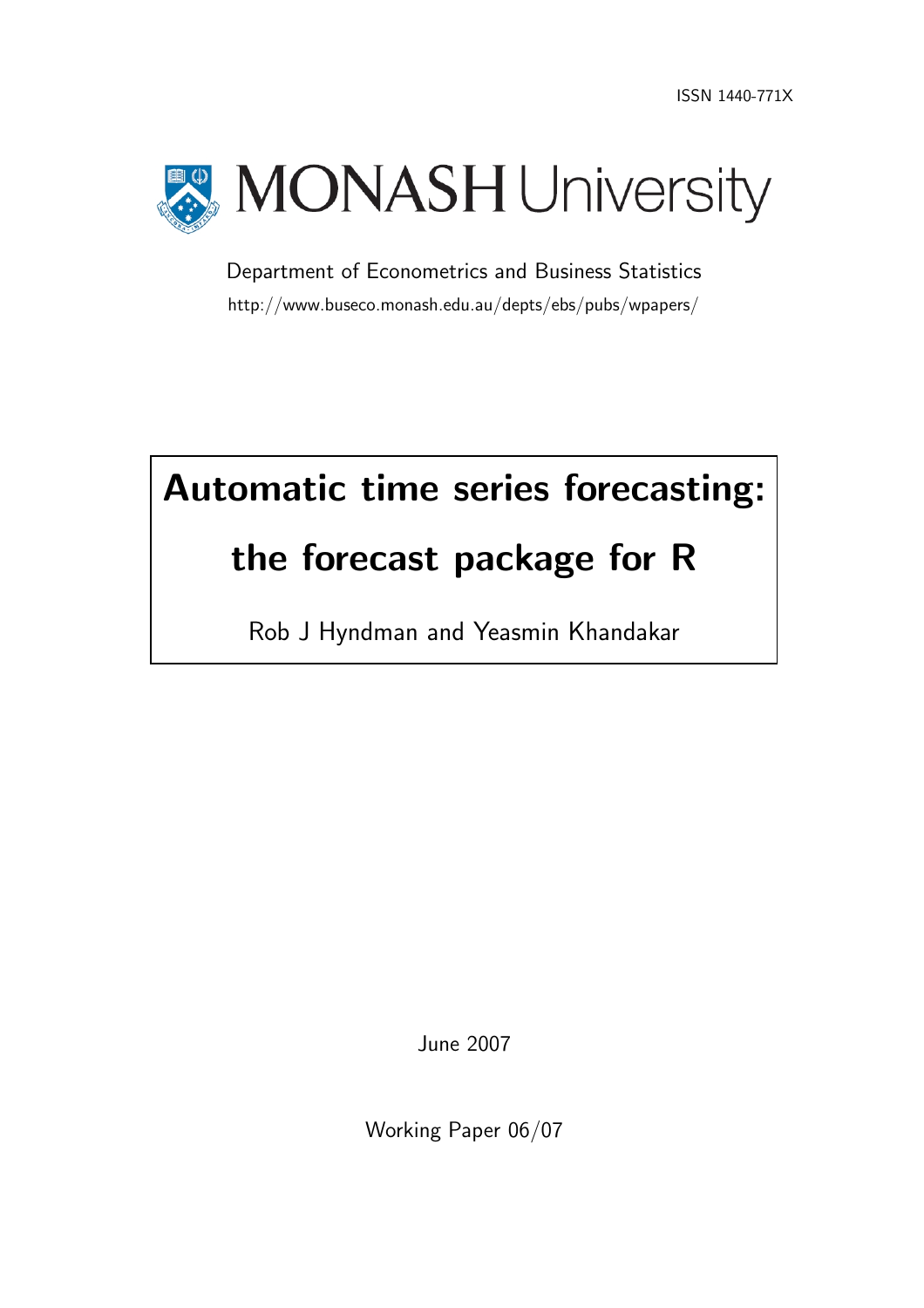# Automatic time series forecasting: the forecast package for R

#### Rob J Hyndman

Department of Econometrics and Business Statistics, Monash University, VIC 3800 Australia. Email: Rob.Hyndman@buseco.monash.edu.au

#### Yeasmin Khandakar

Department of Econometrics and Business Statistics, Monash University, VIC 3800 Australia. Email: Yeasmin.Khandakar@buseco.monash.edu.au

11 June 2007

#### JEL classification: C53,C22,C52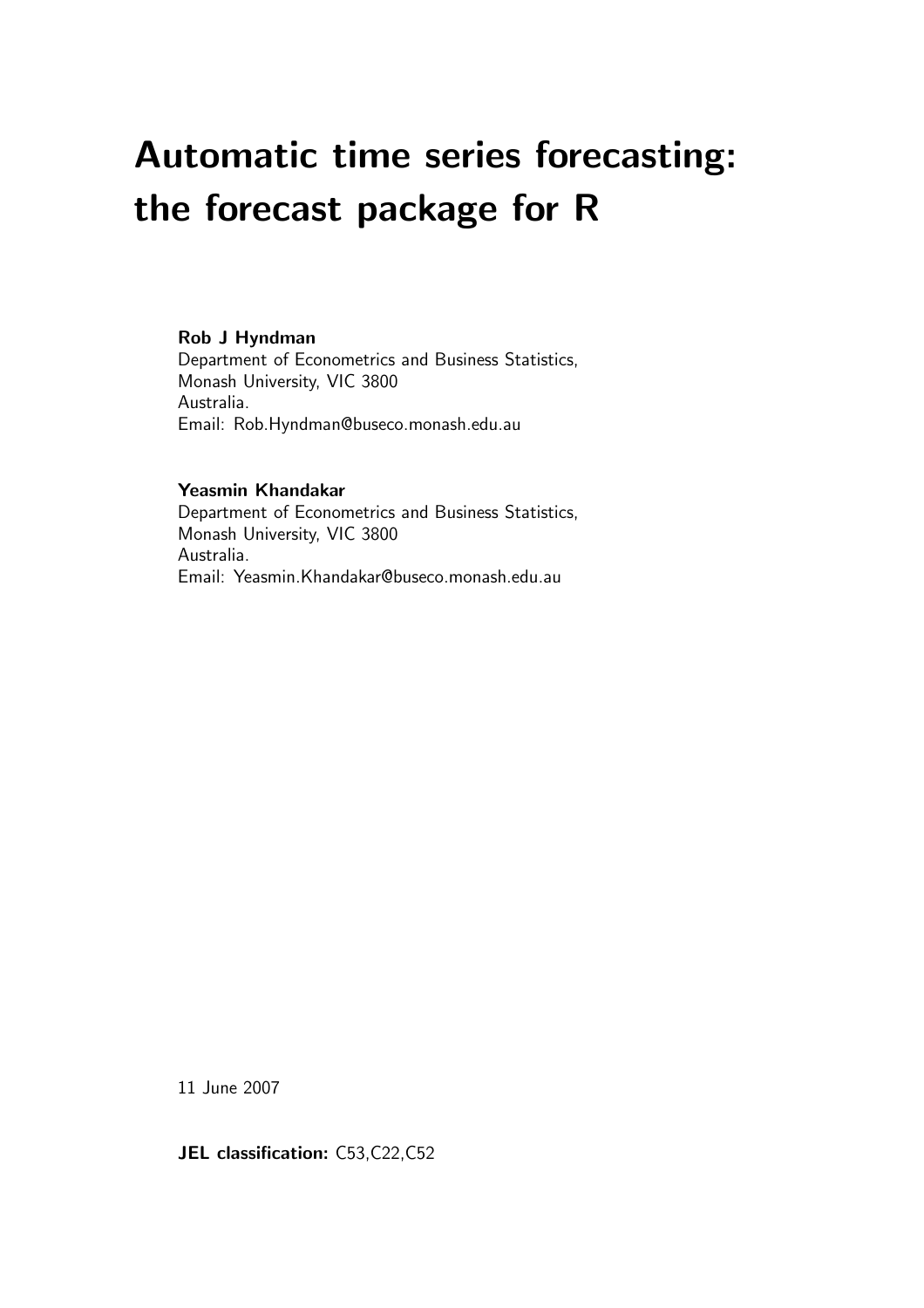# Automatic time series forecasting: the forecast package for R

Abstract: Automatic forecasts of large numbers of univariate time series are often needed in business and other contexts. We describe two automatic forecasting algorithms that have been implemented in the forecast package for R. The first is based on innovations state space models that underly exponential smoothing methods. The second is a step-wise algorithm for forecasting with ARIMA models. The algorithms are applicable to both seasonal and nonseasonal data, and are compared and illustrated using four real time series. We also briefly describe some of the other functionality available in the forecast package.

Keywords: ARIMA models, automatic forecasting, exponential smoothing, prediction intervals, state space models, time series, R.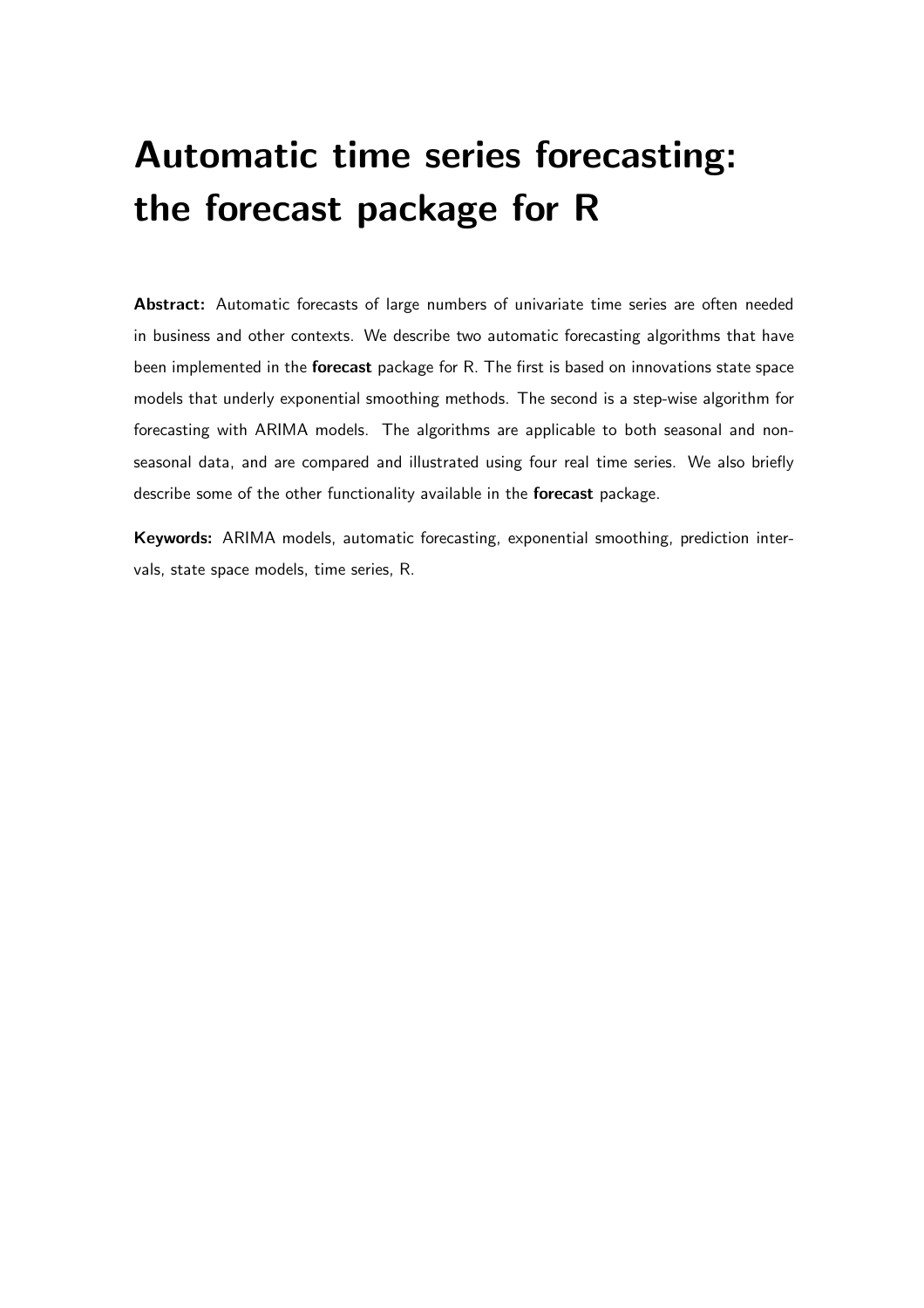Automatic forecasts of large numbers of univariate time series are often needed in business. It is common to have over one thousand product lines that need forecasting at least monthly. Even when a smaller number of forecasts is required, there may be nobody suitably trained in the use of time series models to produce them. In these circumstances, an automatic forecasting algorithm is an essential tool. Automatic forecasting algorithms must determine an appropriate time series model, estimate the parameters and compute the forecasts. They must be robust to unusual time series patterns, and applicable to large numbers of series without user intervention. The most popular automatic forecasting algorithms are based on either exponential smoothing or ARIMA models.

In this article, we discuss the implementation of two automatic univariate forecasting methods in the **forecast** package for R. The **forecast** package is part of the **forecasting** bundle which also contains the packages **fma** and **Mcomp**. The **forecast** package contains functions for univariate forecasting, while the other two packages contain large collections of real time series data that are suitable for testing forecasting methods. The **fma** package contains the 90 data sets from [Makridakis et al.](#page-30-0) [\(1998](#page-30-0)), and the **Mcomp** package contains the 1001 time series from the M-competition [\(Makridakis et al., 1982](#page-30-1)) and the 3003 time series from the M3-competition [\(Makridakis and Hibon](#page-30-2), [2000](#page-30-2)).

The **forecast** package implements automatic forecasting using exponential smoothing, ARIMA models, the Theta method [\(Assimakopoulos and Nikolopoulos, 2000](#page-28-0)), cubic splines [\(Hyndman et al.](#page-29-0), [2005a](#page-29-0)), as well as other common forecasting methods. In this article, we only discuss the exponential smoothing approach (in Section [1\)](#page-3-0) and the ARIMA modelling approach (in Section [2\)](#page-15-0) to automatic forecasting.

# <span id="page-3-0"></span>1 Exponential smoothing

Although exponential smoothing methods have been around since the 1950s, a modelling framework incorporating procedures for model selection was not developed until relatively recently. [Ord et al.](#page-30-3) [\(1997](#page-30-3)), [Hyndman et al.](#page-29-1) [\(2002](#page-29-1)) and [Hyndman et al. \(2005b](#page-29-2)) have shown that all exponential smoothing methods (including non-linear methods) are optimal forecasts from innovations state space models.

Exponential smoothing methods were originally classified by Pegels' (1969) taxonomy.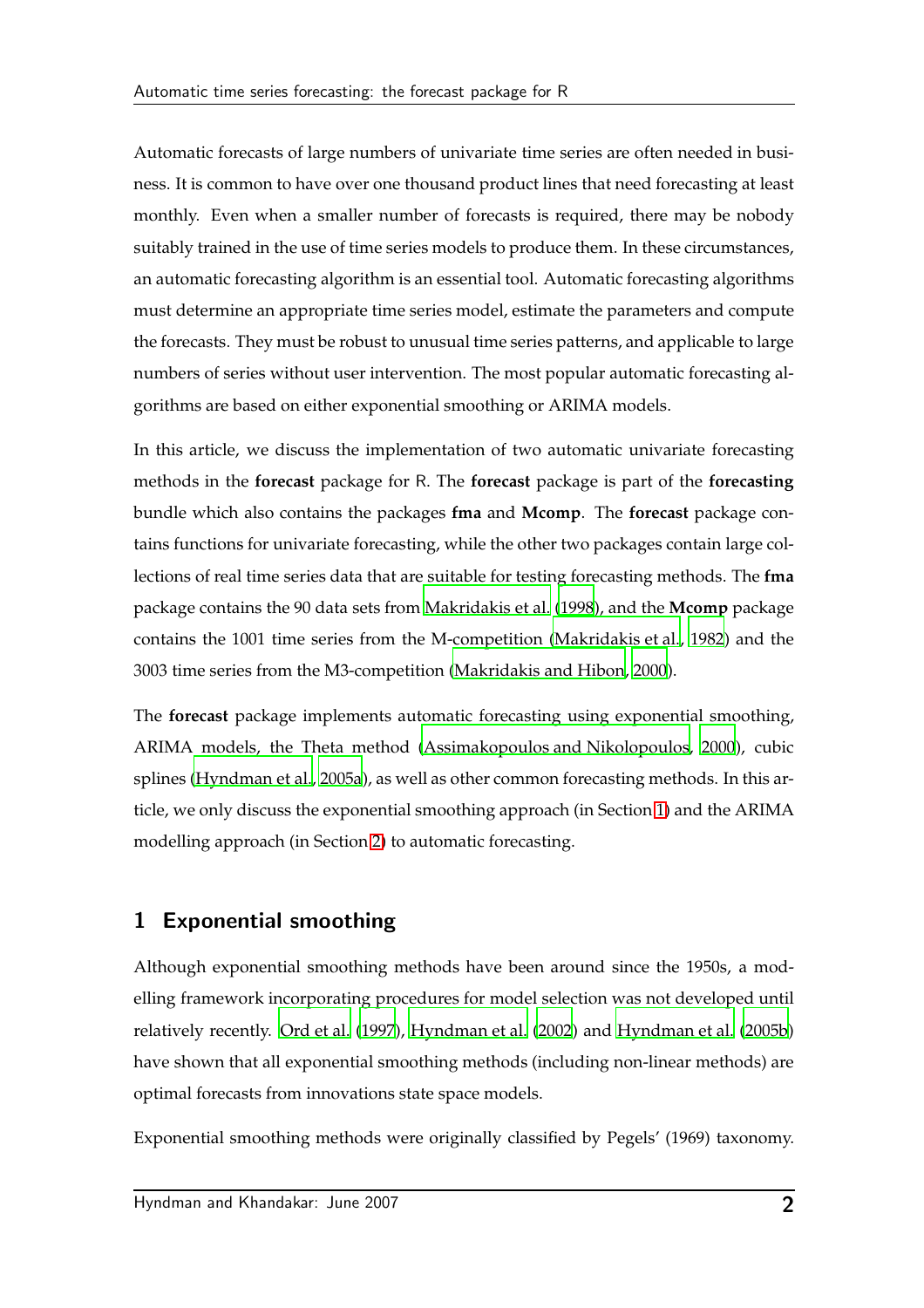This was later extended by [Gardner](#page-28-1) [\(1985](#page-28-1)), modified by [Hyndman](#page-29-1) et al. [\(2002](#page-29-1)), and extended again by [Taylor \(2003\)](#page-30-4), giving a total of fifteen methods seen in the following table.

|       |                         |                    | <b>Seasonal Component</b> |                  |
|-------|-------------------------|--------------------|---------------------------|------------------|
|       | Trend                   | N                  | A                         | М                |
|       | Component               | (None)             | (Additive)                | (Multiplicative) |
| N     | (None)                  | N,N                | N.A                       | N,M              |
| A     | (Additive)              | A,N                | A, A                      | A,M              |
| $A_d$ | (Additive damped)       | $A_d$ <sub>N</sub> | $A_d$ , $A$               | $A_d$ , M        |
| M     | (Multiplicative)        | M,N                | M,A                       | M,M              |
| $M_d$ | (Multiplicative damped) | $M_d$ , N          | $M_d$ ,A                  | $M_d$ , $M$      |

Some of these methods are better known under other names. For example, cell (N,N) describes the simple exponential smoothing (or SES) method, cell (A,N) describes Holt's linear method, and cell  $({\rm A_{d}}$ ,N) describes the damped trend method. The additive Holt-Winters' method is given by cell (A,A) and the multiplicative Holt-Winters' method is given by cell (A,M). The other cells correspond to less commonly used but analogous methods.

#### 1.1 Point forecasts for all methods

We denote the observed time series by  $y_1, y_2, \ldots, y_n$ . A forecast of  $y_{t+h}$  based on all of the data up to time  $t$  is denoted by  $\hat{y}_{t+h|t}.$  To illustrate the method, we give the point forecasts and updating equations for method (A,A), the Holt-Winters' additive method:

| Level: |  | $\ell_t = \alpha(y_t - s_{t-m}) + (1 - \alpha)(\ell_{t-1} + b_{t-1})$ |  |  | (1a) |
|--------|--|-----------------------------------------------------------------------|--|--|------|
|--------|--|-----------------------------------------------------------------------|--|--|------|

| Growth: |  | $b_t = \beta^*(\ell_t - \ell_{t-1}) + (1 - \beta^*)b_{t-1}$ | (1b) |
|---------|--|-------------------------------------------------------------|------|
|---------|--|-------------------------------------------------------------|------|

Seasonal:  $s_t = \gamma(y_t - \ell_{t-1} - b_{t-1}) + (1 - \gamma)s_{t-m}$  (1c)

$$
\text{Forecast:} \qquad \hat{y}_{t+h|t} = \ell_t + b_t h + s_{t-m+h_m^+}.\tag{1d}
$$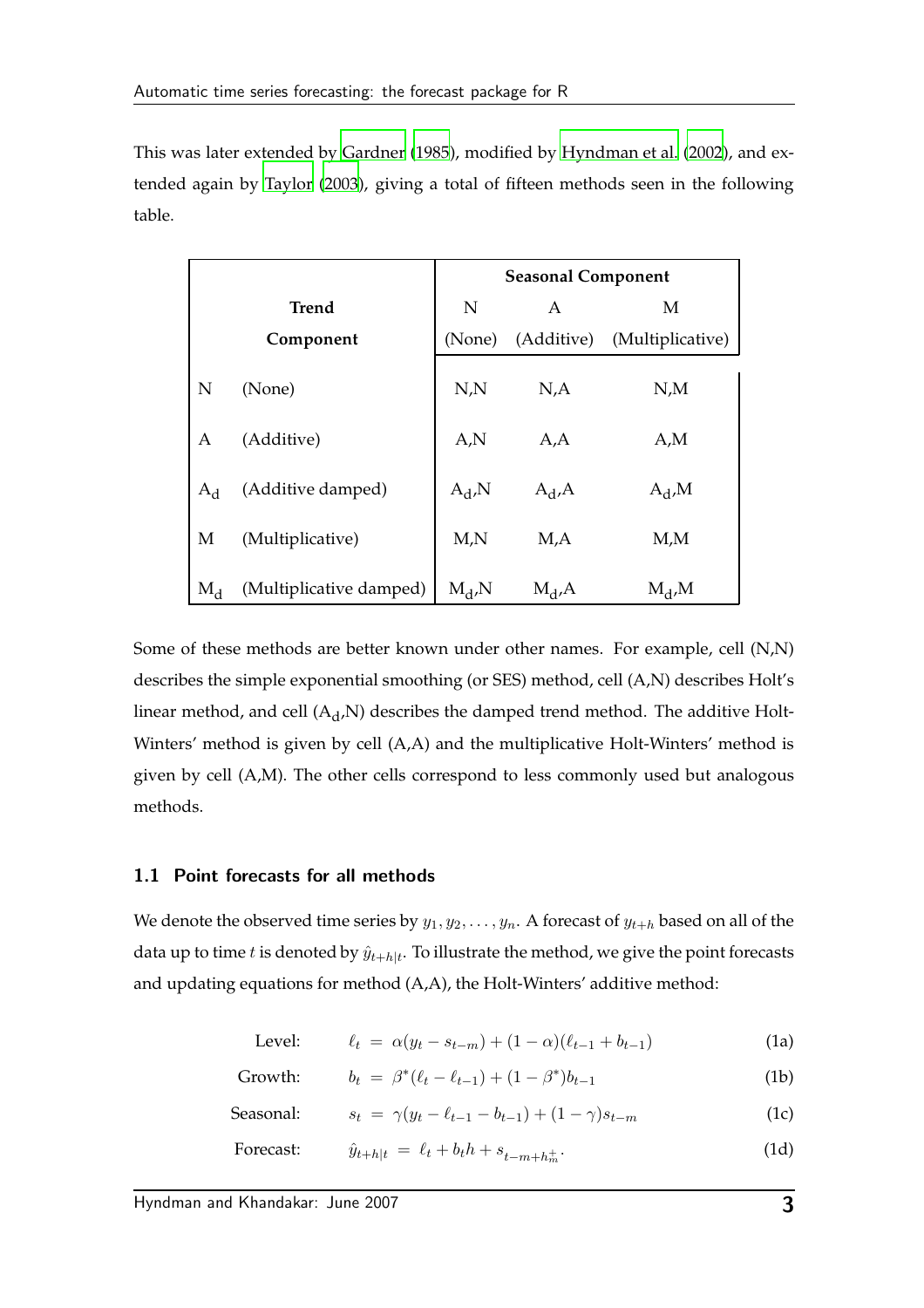where  $m$  is the length of seasonality (e.g., the number of months or quarters in a year),  $\ell_t$  represents the level of the series,  $b_t$  denotes the growth,  $s_t$  is the seasonal component,  $\hat{y}_{t+h|t}$  is the forecast for h periods ahead, and  $h_m^+ = [(h-1) \text{ mod } m] + 1$ . To use method [\(1\)](#page-9-0), we need values for the initial states  $\ell_0$ ,  $b_0$  and  $s_{1-m}, \ldots, s_0$ , and for the smoothing parameters  $\alpha$ ,  $\beta^*$  and  $\gamma$ . All of these will be estimated from the observed data.

Equation [\(1c\)](#page-9-0) is slightly different from the usual Holt-Winters equations such as those in [Makridakis et al. \(1998](#page-30-0)) or [Bowerman et al. \(2005](#page-28-2)). These authors replace [\(1c\)](#page-9-0) with

$$
s_t = \gamma^*(y_t - \ell_t) + (1 - \gamma^*)s_{t-m}.
$$

If  $\ell_t$  is substituted using [\(1a\)](#page-9-0), we obtain

$$
s_t = \gamma^*(1-\alpha)(y_t - \ell_{t-1} - b_{t-1}) + \{1 - \gamma^*(1-\alpha)\}_{s_{t-m}}.
$$

Thus, we obtain identical forecasts using this approach by replacing  $\gamma$  in [\(1c\)](#page-9-0) with  $\gamma^*(1-\gamma)$  $\alpha$ ). The modification given in [\(1c\)](#page-9-0) was proposed by [Ord et al. \(1997\)](#page-30-3) to make the state space formulation simpler. It is equivalent to Archibald's (1990) variation of the Holt-Winters' method.

Table [1](#page-6-0) gives recursive formulae for computing point forecasts  $h$  periods ahead for all of the exponential smoothing methods. In each case,  $\ell_t$  denotes the series level at time  $t$ ,  $b_t$  denotes the slope at time  $t$ ,  $s_t$  denotes the seasonal component of the series at time t and m denotes the number of seasons in a year;  $\alpha$ ,  $\beta^*$ ,  $\gamma$  and  $\phi$  are constants, and  $\phi_h = \phi + \phi^2 + \cdots + \phi^h.$ 

Some interesting special cases can be obtained by setting the smoothing parameters to extreme values. For example, if  $\alpha = 0$ , the level is constant over time; if  $\beta^* = 0$ , the slope is constant over time; and if  $\gamma = 0$ , the seasonal pattern is constant over time. At the other extreme, naïve forecasts (i.e.,  $\hat{y}_{t+h|t} = y_t$  for all h) are obtained using the (N,N) method with  $\alpha = 1$ . Finally, the additive and multiplicative trend methods are special cases of their damped counterparts obtained by letting  $\phi = 1$ .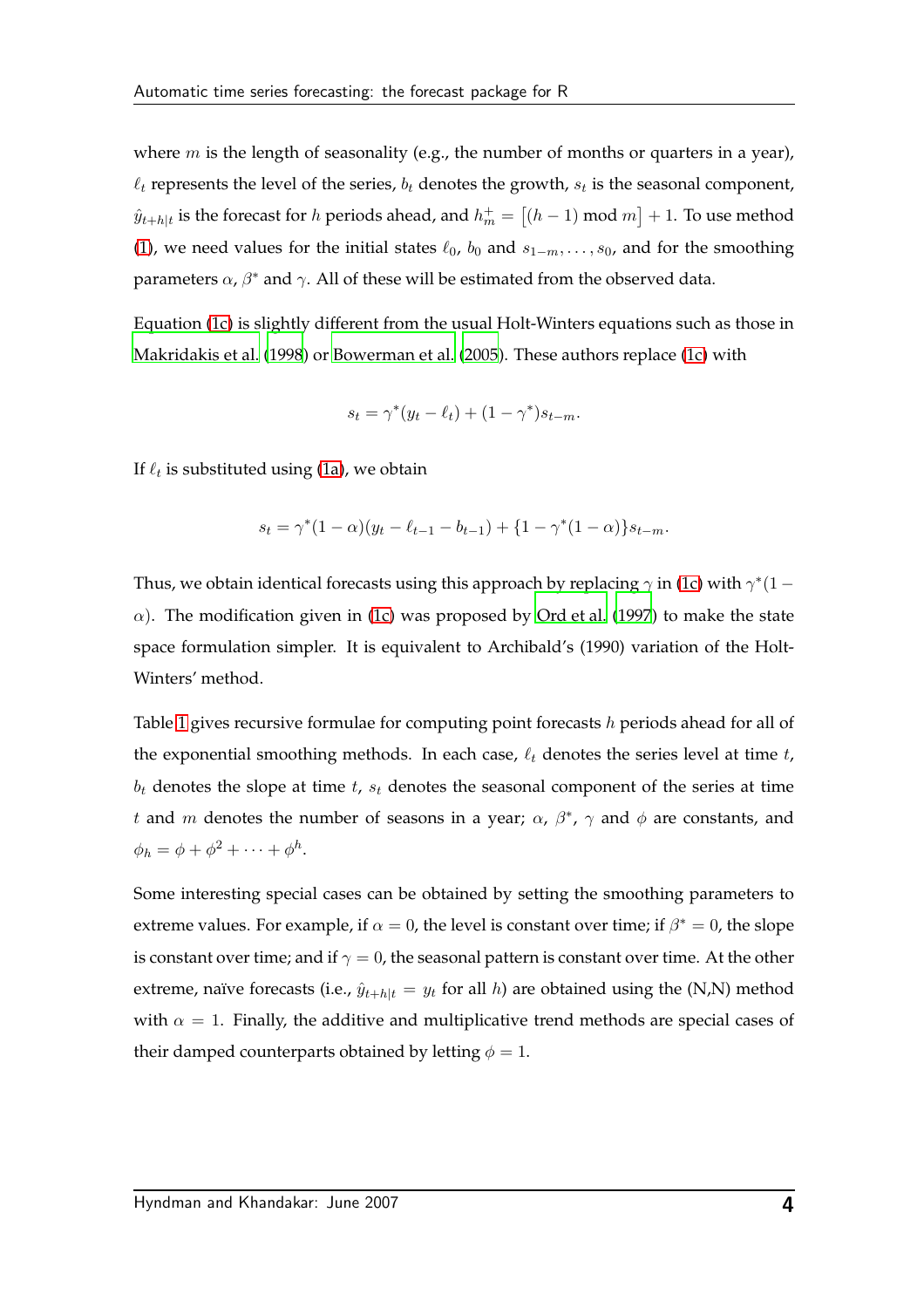| <b>Trend</b>            |                                 |
|-------------------------|---------------------------------|
| $\overline{\mathbf{N}}$ | ł                               |
|                         | $\ddot{\cdot}$<br>$\frac{l}{l}$ |
| A                       |                                 |
|                         | Į                               |
| $A_d$                   | $\frac{l}{l}$                   |
|                         |                                 |

Hyndman and Khandakar: June 2007

Hyndman and Khandakar: June 2007

|              |                                                                  | Seasonal                                                                                                                     |                                                                                                                             |
|--------------|------------------------------------------------------------------|------------------------------------------------------------------------------------------------------------------------------|-----------------------------------------------------------------------------------------------------------------------------|
| <b>Trend</b> | N                                                                |                                                                                                                              | M                                                                                                                           |
|              | $\ell_t = \alpha y_t + (1-\alpha)\ell_{t-1}$                     | $\ell_t = \alpha(y_t - s_{t-m}) + \overline{(1-\alpha)\ell_{t-1}}$                                                           | $\ell_t = \alpha(y_t/s_{t-m}) + (1-\alpha)\ell_{t-1}$                                                                       |
| N            |                                                                  | $s_t = \gamma(y_t - \ell_{t-1}) + (1 - \gamma)s_{t-m}$                                                                       | $s_t = \gamma(y_t/\ell_{t-1}) + (1-\gamma)s_{t-m}$                                                                          |
|              | $\hat{y}_{t+h t} = \ell_t$                                       | $\hat{y}_{t+h t} = \ell_t + s_{t-m+h_m^+}$                                                                                   | $\hat{y}_{t+h t} = \ell_t s_{t-m+h_m^+}$                                                                                    |
|              | $\ell_t = \alpha y_t + (1 - \alpha)(\ell_{t-1} + b_{t-1})$       | $\ell_t = \alpha(y_t - s_{t-m}) + (1 - \alpha)(\ell_{t-1} + b_{t-1})$                                                        | $\ell_t = \alpha(y_t/s_{t-m}) + (1-\alpha)(\ell_{t-1} + b_{t-1})$                                                           |
| $\mathbf{A}$ | $b_t = \beta^*(\ell_t - \ell_{t-1}) + (1 - \beta^*)b_{t-1}$      | $b_t = \beta^*(\ell_t - \ell_{t-1}) + (1 - \beta^*)b_{t-1}$                                                                  | $b_t = \beta^*(\ell_t - \ell_{t-1}) + (1 - \beta^*)b_{t-1}$                                                                 |
|              |                                                                  | $s_t = \gamma(y_t - \ell_{t-1} - b_{t-1}) + (1 - \gamma)s_{t-m}$                                                             | $s_t = \gamma(y_t/(\ell_{t-1} - b_{t-1})) + (1 - \gamma)s_{t-m}$                                                            |
|              | $\hat{y}_{t+h t} = \ell_t + hb_t$                                | $\hat{y}_{t+h t} = \ell_t + hb_t + s_{t-m+h_m^+}$                                                                            | $\hat{y}_{t+h t} = (\ell_t + hb_t) s_{t-m+h_m^+}$                                                                           |
|              | $\ell_t = \alpha y_t + (1 - \alpha)(\ell_{t-1} + \phi b_{t-1})$  | $\ell_t = \alpha(y_t - s_{t-m}) + (1 - \alpha)(\ell_{t-1} + \phi b_{t-1})$                                                   | $\ell_t = \alpha(y_t/s_{t-m}) + (1-\alpha)(\ell_{t-1} + \phi b_{t-1})$                                                      |
| $A_d$        | $b_t = \beta^*(\ell_t - \ell_{t-1}) + (1 - \beta^*)\phi b_{t-1}$ | $b_t = \beta^*(\ell_t - \ell_{t-1}) + (1 - \beta^*)\phi b_{t-1}$                                                             | $b_t = \beta^*(\ell_t - \ell_{t-1}) + (1 - \beta^*)\phi b_{t-1}$                                                            |
|              |                                                                  | $s_t = \gamma(y_t - \ell_{t-1} - \phi b_{t-1}) + (1 - \gamma)s_{t-m}$                                                        | $s_t = \gamma(y_t/(\ell_{t-1} - \phi b_{t-1})) + (1 - \gamma)s_{t-m}$                                                       |
|              | $\hat{y}_{t+h t} = \ell_t + \phi_h b_t$                          | $\frac{\hat{y}_{t+h t} = \ell_t + \phi_h b_t + s_{t-m+h_m^+}}{\ell_t = \alpha(y_t - s_{t-m}) + (1-\alpha)\ell_{t-1}b_{t-1}}$ | $\frac{\hat{y}_{t+h t} = (\ell_t + \phi_h b_t) s_{t-m+h_m^+}}{\ell_t = \alpha(y_t/s_{t-m}) + (1-\alpha)\ell_{t-1} b_{t-1}}$ |
|              | $\ell_t = \alpha y_t + (1-\alpha)\ell_{t-1}b_{t-1}$              |                                                                                                                              |                                                                                                                             |
| M            | $b_t = \beta^*(\ell_t/\ell_{t-1}) + (1-\beta^*)b_{t-1}$          | $b_t = \beta^*(\ell_t/\ell_{t-1}) + (1-\beta^*)b_{t-1}$                                                                      | $b_t = \beta^*(\ell_t/\ell_{t-1}) + (1-\beta^*)b_{t-1}$                                                                     |
|              |                                                                  | $s_t = \gamma(y_t - \ell_{t-1}b_{t-1}) + (1 - \gamma)s_{t-m}$                                                                | $s_t = \gamma(y_t/(\ell_{t-1}b_{t-1})) + (1-\gamma)s_{t-m}$                                                                 |
|              | $\hat{y}_{t+h t} = \ell_t b_t^h$                                 | $\hat{y}_{t+h t} = \ell_t b_t^h + s_{t-m+h_m^+}$                                                                             | $\hat{y}_{t+h t} = \ell_t b_t^h s_{t-m+h_m^+}$                                                                              |
|              | $\ell_t = \alpha y_t + (1 - \alpha)\ell_{t-1}b_{t-1}^{\phi}$     | $\ell_t = \alpha(y_t - s_{t-m}) + (1 - \alpha)\ell_{t-1}b_{t-1}^{\phi}$                                                      | $\ell_t = \alpha(y_t/s_{t-m}) + (1-\alpha)\ell_{t-1}b_{t-1}^{\phi}$                                                         |
| $M_d$        | $b_t = \beta^*(\ell_t/\ell_{t-1}) + (1-\beta^*)b_{t-1}^{\phi}$   | $b_t = \beta^*(\ell_t/\ell_{t-1}) + (1-\beta^*)b_{t-1}^{\phi}$                                                               | $b_t = \beta^*(\ell_t/\ell_{t-1}) + (1-\beta^*)b_{t-1}^{\phi}$                                                              |
|              |                                                                  | $s_t = \gamma(y_t - \ell_{t-1}b_{t-1}^{\phi}) + (1 - \gamma)s_{t-m}$                                                         | $s_t = \gamma(y_t/(\ell_{t-1}b_{t-1}^{\phi})) + (1-\gamma)s_{t-m}$                                                          |
|              | $\hat{y}_{t+h t} = \ell_t b_t^{\phi_h}$                          | $\hat{y}_{t+h t} = \ell_t b_t^{\phi_h} + s_{t-m+h_m^+}$                                                                      | $\hat{y}_{t+h t} = \ell_t b_t^{\phi_h} s_{t-m+h_m^+}$                                                                       |

<span id="page-6-0"></span>**Table 1:** Formulae for recursive calculations and point forecasts. In each case,  $\ell_t$  denotes the series level at time  $t$ ,  $b_t$  denotes the slope at time  $t$ ,  $s_t$  denotes the seasonal component of the series at time t, and m denotes the number of seasons in a year;  $\alpha$ ,  $\beta^*$ ,  $\gamma$  and  $\phi$  are constants,  $\phi_h = \phi + \phi^2 + \cdots + \phi^h$  and  $h_m^+ = [(h-1) \mod m] + 1$ .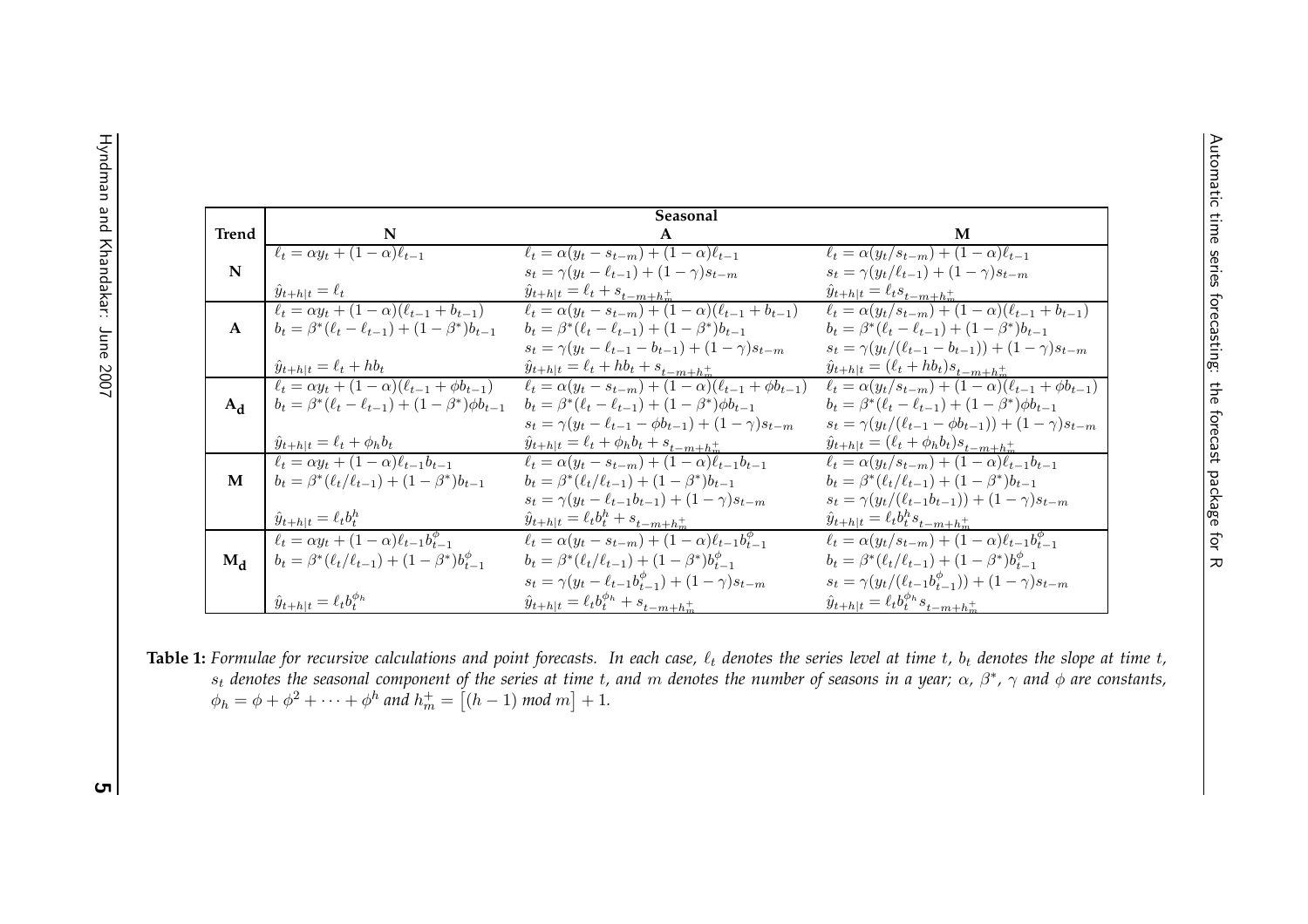#### 1.2 Innovations state space models

For each exponential smoothing method in Table [1,](#page-6-0) [Hyndman et](#page-29-1) al. [\(2002](#page-29-1)) describe two possible innovations state space models, one corresponding to a model with additive errors and the other to a model with multiplicative errors. If the same parameter values are used, these two models give equivalent point forecasts, although different prediction intervals. Thus there are 30 potential models described in this classification.

Historically, the nature of the error component has often been ignored, because the distinction between additive and multiplicative errors makes no difference to point forecasts.

We are careful to distinguish exponential smoothing *methods* from the underlying state space *models*. An exponential smoothing method is an algorithm for producing point forecasts only. The underlying stochastic state space model gives the same point forecasts, but also provides a framework for computing prediction intervals and other properties.

To distinguish the models with additive and multiplicative errors, we add an extra letter to the front of the method notation. The triplet (E,T,S) refers to the three components: error, trend and seasonality. So the model ETS(A,A,N) has additive errors, additive trend and no seasonality—in other words, this is Holt's linear method with additive errors. Similarly,  $\text{ETS}(\text{M}\text{,}\text{M}_\text{d}\text{,}\text{M})$  refers to a model with multiplicative errors, a damped multiplicative trend and multiplicative seasonality. The notation  $ETS(\cdot,\cdot,\cdot)$  helps in remembering the order in which the components are specified.

Once a model is specified, we can study the probability distribution of future values of the series and find, for example, the conditional mean of a future observation given knowledge of the past. We denote this as  $\mu_{t+h|t} = E(y_{t+h} | x_t)$ , where  $x_t$  contains the unobserved components such as  $\ell_t$ ,  $b_t$  and  $s_t$ . For  $h = 1$  we use  $\mu_t \equiv \mu_{t+1|t}$  as a shorthand notation. For many models, these conditional means will be identical to the point forecasts given in Table [1,](#page-6-0) so that  $\mu_{t+h|t} = \hat{y}_{t+h|t}.$  However, for other models (those with multiplicative trend or multiplicative seasonality), the conditional mean and the point forecast will differ slightly for  $h \geq 2$ .

We illustrate these ideas using the damped trend method of [Gardner and McKenzie](#page-28-3)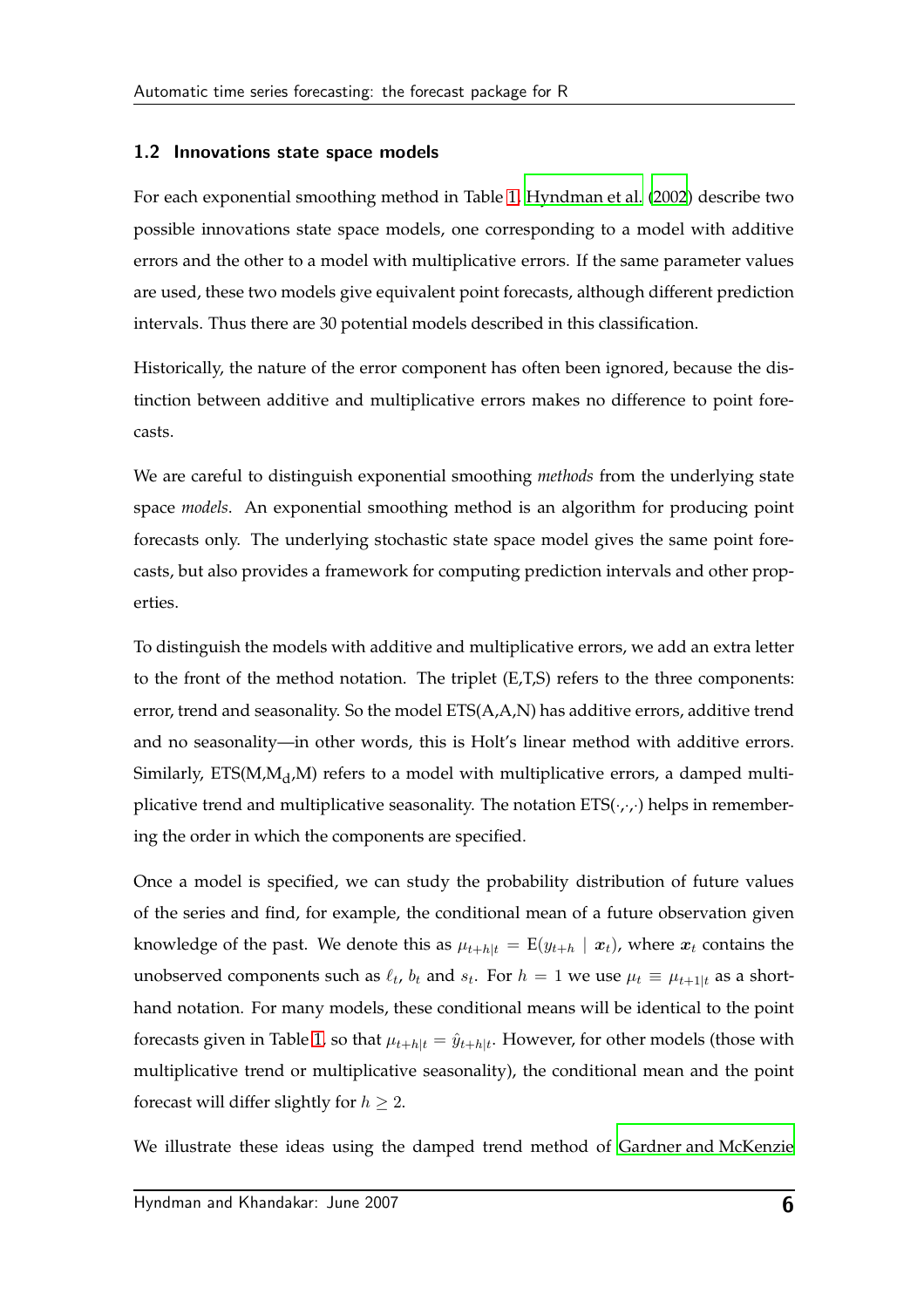[\(1985](#page-28-3)).

#### Additive error model: ETS(A,A<sub>d</sub>,N)

Let  $\mu_t = \hat{y}_t = \ell_{t-1} + b_{t-1}$  denote the one-step forecast of  $y_t$  assuming that we know the values of all parameters. Also, let  $\varepsilon_t = y_t - \mu_t$  denote the one-step forecast error at time t. From the equations in Table [1,](#page-6-0) we find that

<span id="page-8-0"></span>
$$
y_t = \ell_{t-1} + \phi b_{t-1} + \varepsilon_t \tag{2}
$$

$$
\ell_t = \ell_{t-1} + \phi b_{t-1} + \alpha \varepsilon_t \tag{3}
$$

$$
b_t = \phi b_{t-1} + \beta^* (\ell_t - \ell_{t-1} - \phi b_{t-1}) = \phi b_{t-1} + \alpha \beta^* \varepsilon_t.
$$
 (4)

We simplify the last expression by setting  $\beta = \alpha \beta^*$ . The three equations above constitute a state space model underlying the damped Holt's method. Note that it is an *innovations* state space model [\(Anderson and Moore, 1979](#page-28-4); [Aoki, 1987](#page-28-5)) because the same error term appears in each equation. We can write it in standard state space notation by defining the state vector as  $x_t = (\ell_t, b_t)'$  and expressing [\(2\)](#page-8-0)–[\(4\)](#page-8-0) as

$$
y_t = [1 \phi] \mathbf{x}_{t-1} + \varepsilon_t \tag{5a}
$$

$$
\boldsymbol{x}_t = \begin{bmatrix} 1 & \phi \\ 0 & \phi \end{bmatrix} \boldsymbol{x}_{t-1} + \begin{bmatrix} \alpha \\ \beta \end{bmatrix} \varepsilon_t. \tag{5b}
$$

The model is fully specified once we state the distribution of the error term  $\varepsilon_t$ . Usually we assume that these are independent and identically distributed, following a normal distribution with mean 0 and variance  $\sigma^2$ , which we write as  $\varepsilon_t \sim \text{NID}(0, \sigma^2)$ .

#### **Multiplicative error model: ETS(M,A<sub>d</sub>,N)**

A model with multiplicative error can be derived similarly, by first setting  $\varepsilon_t = (y_t (\mu_t)/\mu_t$ , so that  $\varepsilon_t$  is the relative error. Then, following a similar approach to that for additive errors, we find

$$
y_t = (\ell_{t-1} + \phi b_{t-1})(1 + \varepsilon_t)
$$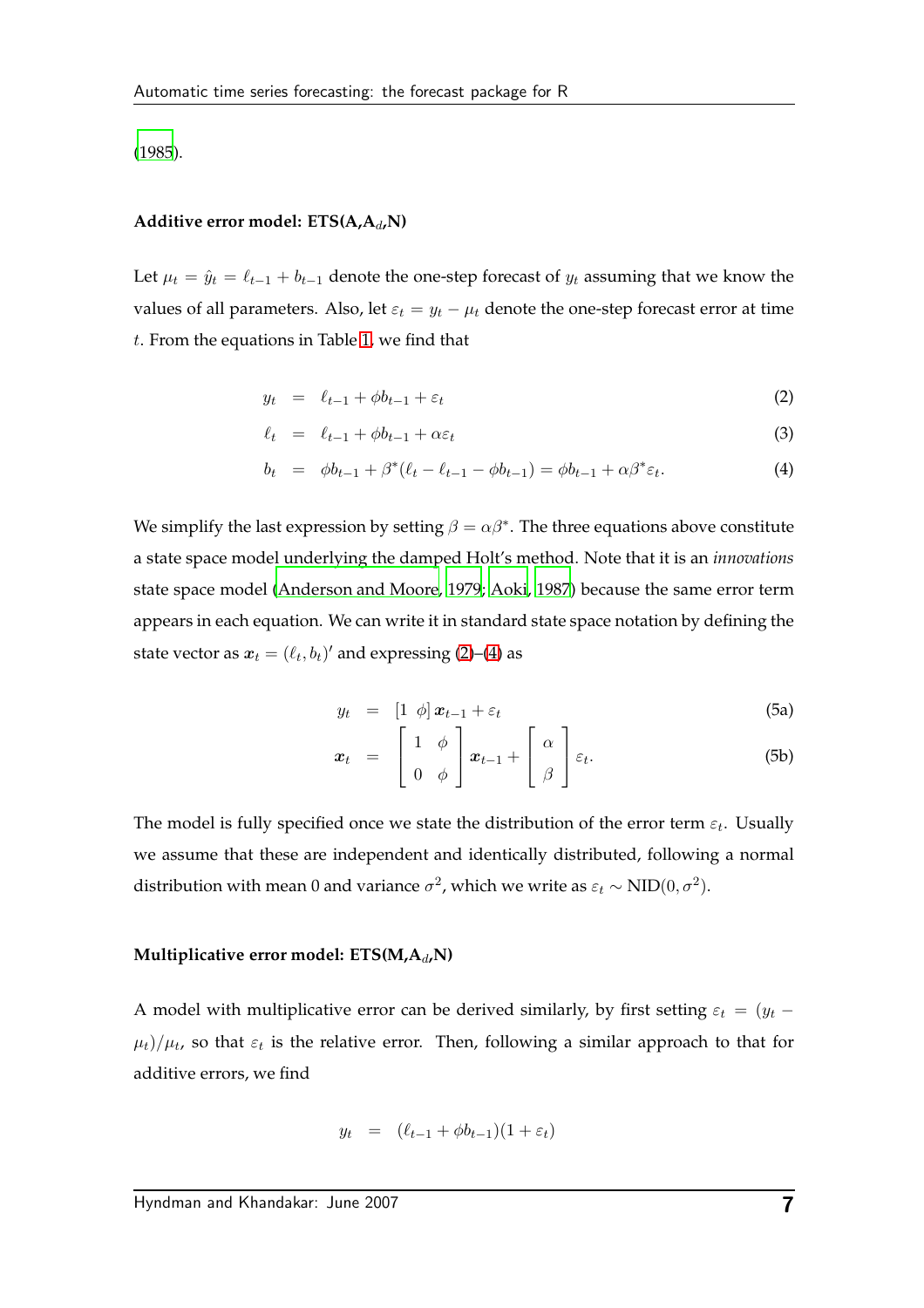$$
\ell_t = (\ell_{t-1} + \phi b_{t-1})(1 + \alpha \varepsilon_t)
$$
  

$$
b_t = \phi b_{t-1} + \beta(\ell_{t-1} + \phi b_{t-1})\varepsilon_t,
$$

or

$$
y_t = [1 \phi] \mathbf{x}_{t-1} (1 + \varepsilon_t)
$$
  

$$
\mathbf{x}_t = \begin{bmatrix} 1 & \phi \\ 0 & \phi \end{bmatrix} \mathbf{x}_{t-1} + [1 \phi] \mathbf{x}_{t-1} \begin{bmatrix} \alpha \\ \beta \end{bmatrix} \varepsilon_t.
$$

Again we assume that  $\varepsilon_t \sim \text{NID}(0, \sigma^2)$ .

Of course, this is a nonlinear state space model, which is usually considered difficult to handle in estimating and forecasting. However, that is one of the many advantages of the innovations form of state space models — we can still compute forecasts, the likelihood and prediction intervals for this nonlinear model with no more effort than is required for the additive error model.

#### 1.3 State space models for all exponential smoothing methods

We now give the state space models for all 30 exponential smoothing variations. The general model involves a state vector  $x_t = (\ell_t, b_t, s_t, s_{t-1}, \ldots, s_{t-m+1})'$  and state space equations of the form

<span id="page-9-1"></span><span id="page-9-0"></span>
$$
y_t = w(\boldsymbol{x}_{t-1}) + r(\boldsymbol{x}_{t-1})\varepsilon_t \tag{6a}
$$

$$
x_t = f(x_{t-1}) + g(x_{t-1})\varepsilon_t \tag{6b}
$$

where  $\{\varepsilon_t\}$  is a Gaussian white noise process with mean zero and variance  $\sigma^2$ , and  $\mu_t =$  $w(\boldsymbol{x}_{t-1})$ . The model with additive errors has  $r(\boldsymbol{x}_{t-1}) = 1$ , so that  $y_t = \mu_t + \varepsilon_t$ . The model with multiplicative errors has  $r(x_{t-1}) = \mu_t$ , so that  $y_t = \mu_t(1 + \varepsilon_t)$ . Thus,  $\varepsilon_t = (y_t - \mu_t)/\mu_t$ is the relative error for the multiplicative model. The models are not unique. Clearly, any value of  $r(\boldsymbol{x}_{t-1})$  will lead to identical point forecasts for  $y_t$ .

All of the methods in Table [1](#page-6-0) can be written in the form [\(6a\)](#page-9-0) and [\(6b\)](#page-9-0). The underlying equations for additive error models are given in Table [2.](#page-10-0) We use  $\beta = \alpha \beta^*$  to simplify the notation. Multiplicative error models are obtained by replacing  $\varepsilon_t$  with  $\mu_t \varepsilon_t$  in the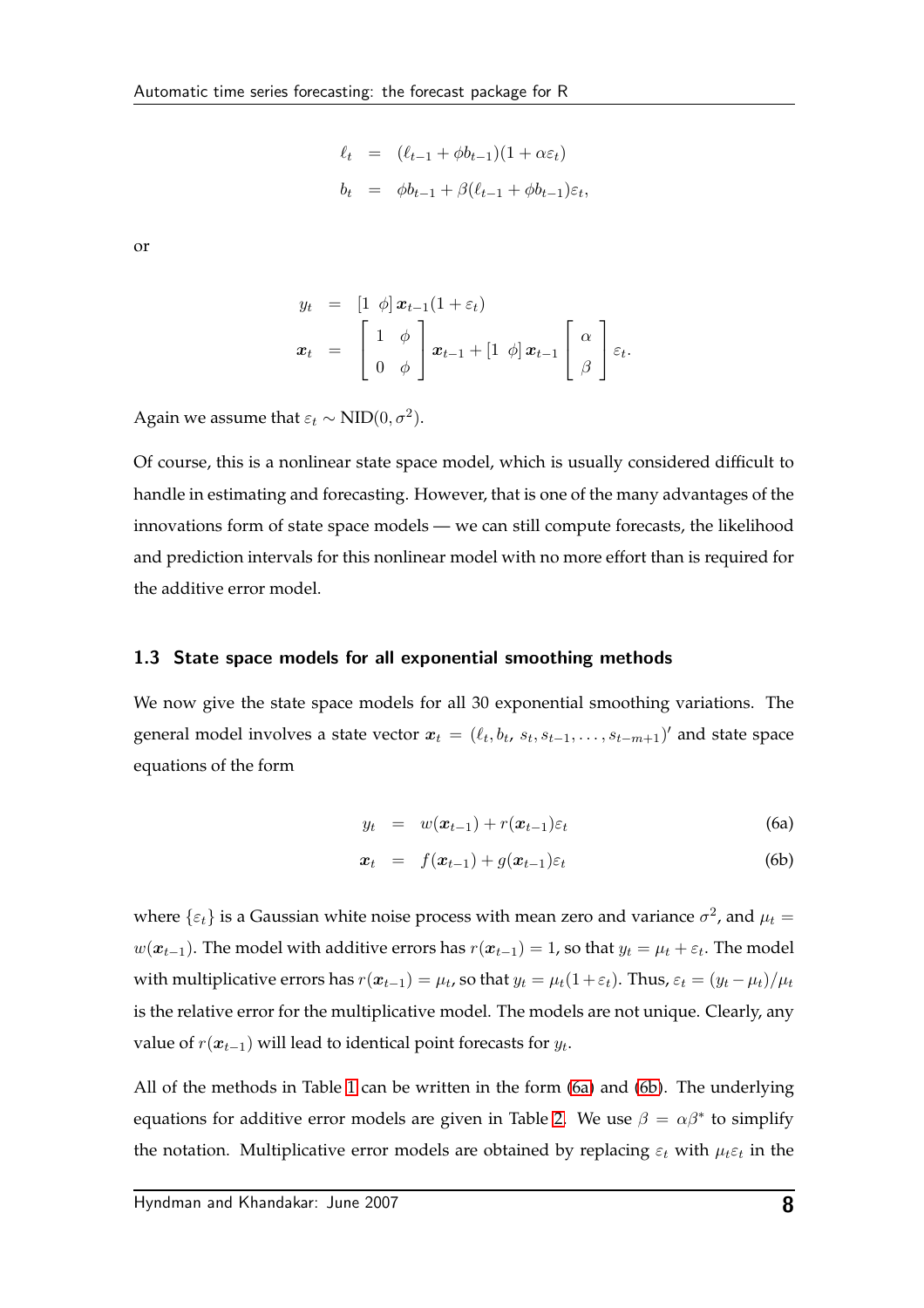| <b>Trend</b> |                                                             | Seasonal                                                    |                                                                         |
|--------------|-------------------------------------------------------------|-------------------------------------------------------------|-------------------------------------------------------------------------|
|              | N                                                           | $\mathbf{A}$                                                | M                                                                       |
| N            | $\mu_t = \ell_{t-1}$                                        | $\mu_t = \ell_{t-1} + s_{t-m}$                              | $\mu_t = \ell_{t-1} s_{t-m}$                                            |
|              | $\ell_t = \ell_{t-1} + \alpha \varepsilon_t$                | $\ell_t = \ell_{t-1} + \alpha \varepsilon_t$                | $\ell_t = \ell_{t-1} + \alpha \varepsilon_t / s_{t-m}$                  |
|              |                                                             | $s_t = s_{t-m} + \gamma \varepsilon_t$                      | $s_t = s_{t-m} + \gamma \varepsilon_t / \ell_{t-1}$                     |
|              | $\mu_t = \ell_{t-1} + b_{t-1}$                              | $\mu_t = \ell_{t-1} + b_{t-1} + s_{t-m}$                    | $\mu_t = (\ell_{t-1} + b_{t-1})s_{t-m}$                                 |
| $\mathbf{A}$ | $\ell_t = \ell_{t-1} + b_{t-1} + \alpha \varepsilon_t$      | $\ell_t = \ell_{t-1} + b_{t-1} + \alpha \varepsilon_t$      | $\ell_t = \ell_{t-1} + b_{t-1} + \alpha \varepsilon_t / s_{t-m}$        |
|              | $b_t = b_{t-1} + \beta \varepsilon_t$                       | $b_t = b_{t-1} + \beta \varepsilon_t$                       | $b_t = b_{t-1} + \beta \varepsilon_t / s_{t-m}$                         |
|              |                                                             | $s_t = s_{t-m} + \gamma \varepsilon_t$                      | $s_t = s_{t-m} + \gamma \varepsilon_t / (\ell_{t-1} + b_{t-1})$         |
|              | $\mu_t = \ell_{t-1} + \phi b_{t-1}$                         | $\mu_t = \ell_{t-1} + \phi b_{t-1} + s_{t-m}$               | $\mu_t = (\ell_{t-1} + \phi b_{t-1}) s_{t-m}$                           |
| $A_d$        | $\ell_t = \ell_{t-1} + \phi b_{t-1} + \alpha \varepsilon_t$ | $\ell_t = \ell_{t-1} + \phi b_{t-1} + \alpha \varepsilon_t$ | $\ell_t = \ell_{t-1} + \phi b_{t-1} + \alpha \varepsilon_t / s_{t-m}$   |
|              | $b_t = \phi b_{t-1} + \beta \varepsilon_t$                  | $b_t = \phi b_{t-1} + \beta \varepsilon_t$                  | $b_t = \phi b_{t-1} + \beta \varepsilon_t / s_{t-m}$                    |
|              |                                                             | $s_t = s_{t-m} + \gamma \varepsilon_t$                      | $s_t = s_{t-m} + \gamma \varepsilon_t / (\ell_{t-1} + \phi b_{t-1})$    |
|              | $\mu_t = \ell_{t-1} b_{t-1}$                                | $\mu_t = \ell_{t-1} b_{t-1} + s_{t-m}$                      | $\mu_t = \ell_{t-1} b_{t-1} s_{t-m}$                                    |
| M            | $\ell_t = \ell_{t-1} b_{t-1} + \alpha \varepsilon_t$        | $\ell_t = \ell_{t-1} b_{t-1} + \alpha \varepsilon_t$        | $\ell_t = \ell_{t-1} b_{t-1} + \alpha \varepsilon_t / s_{t-m}$          |
|              | $b_t = b_{t-1} + \beta \varepsilon_t / \ell_{t-1}$          | $b_t = b_{t-1} + \beta \varepsilon_t / \ell_{t-1}$          | $b_t = b_{t-1} + \beta \varepsilon_t / (s_{t-m} \ell_{t-1})$            |
|              |                                                             | $s_t = s_{t-m} + \gamma \varepsilon_t$                      | $s_t = s_{t-m} + \gamma \varepsilon_t / (\ell_{t-1} b_{t-1})$           |
|              | $\mu_t = \ell_{t-1} b_{t-1}^{\phi}$                         | $\mu_t = \ell_{t-1} b_{t-1}^{\phi} + s_{t-m}$               | $\mu_t = \ell_{t-1} b_{t-1}^{\phi} s_{t-m}$                             |
| $M_d$        | $\ell_t = \ell_{t-1} b_{t-1}^{\phi} + \alpha \varepsilon_t$ | $\ell_t = \ell_{t-1} b_{t-1}^{\phi} + \alpha \varepsilon_t$ | $\ell_t = \ell_{t-1} b_{t-1}^{\phi} + \alpha \varepsilon_t / s_{t-m}$   |
|              | $b_t = b_{t-1}^{\phi} + \beta \varepsilon_t / \ell_{t-1}$   | $b_t = b_{t-1}^{\phi} + \beta \varepsilon_t / \ell_{t-1}$   | $b_t = b_{t-1}^{\phi} + \beta \varepsilon_t / (s_{t-m} \ell_{t-1})$     |
|              |                                                             | $s_t = s_{t-m} + \gamma \varepsilon_t$                      | $s_t = s_{t-m} + \gamma \varepsilon_t / (\ell_{t-1} b_{t-1}^{\varphi})$ |
|              |                                                             |                                                             |                                                                         |

<span id="page-10-0"></span>Table 2: State space equations for each additive error model in the classification.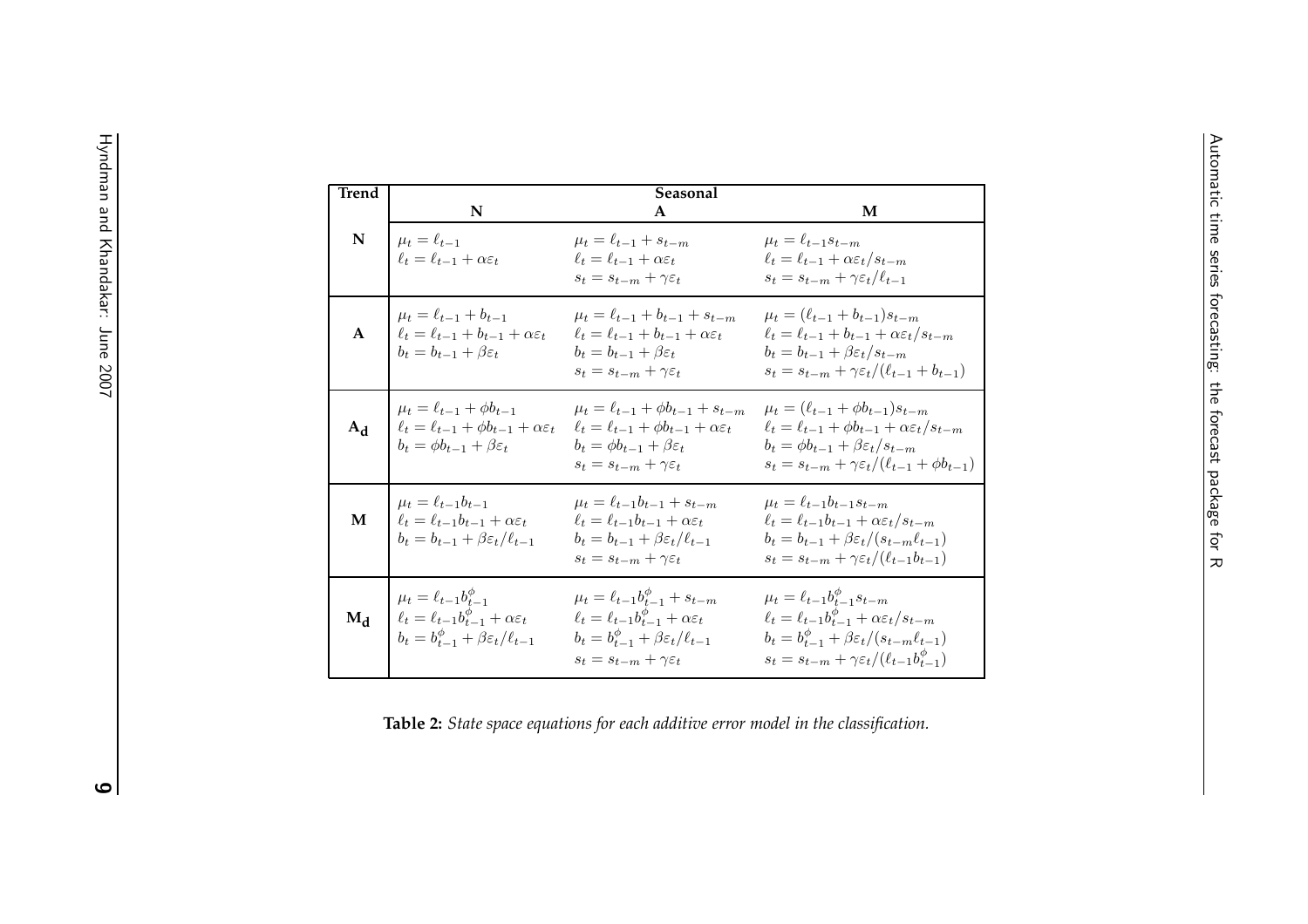| Trend        | N                                                                                                                                                                               | Seasonal<br>$\mathbf{A}$                                                                                                                                                                                                                                                                                                      | M                                                                                                                                                                                                                                    |
|--------------|---------------------------------------------------------------------------------------------------------------------------------------------------------------------------------|-------------------------------------------------------------------------------------------------------------------------------------------------------------------------------------------------------------------------------------------------------------------------------------------------------------------------------|--------------------------------------------------------------------------------------------------------------------------------------------------------------------------------------------------------------------------------------|
| N            | $\mu_t = \ell_{t-1}$<br>$\ell_t = \ell_{t-1}(1 + \alpha \varepsilon_t)$                                                                                                         | $\mu_t = \ell_{t-1} + s_{t-m}$<br>$\ell_t = \ell_{t-1} + \alpha(\ell_{t-1} + s_{t-m})\varepsilon_t$<br>$s_t = s_{t-m} + \gamma(\ell_{t-1} + s_{t-m})\varepsilon_t$                                                                                                                                                            | $\mu_t = \ell_{t-1} s_{t-m}$<br>$\ell_t = \ell_{t-1}(1 + \alpha \varepsilon_t)$<br>$s_t = s_{t-m}(1 + \gamma \varepsilon_t)$                                                                                                         |
| $\mathbf{A}$ | $\mu_t = \ell_{t-1} + b_{t-1}$<br>$\ell_t = (\ell_{t-1} + b_{t-1})(1 + \alpha \varepsilon_t)$<br>$b_t = b_{t-1} + \beta(\ell_{t-1} + b_{t-1})\varepsilon_t$                     | $\mu_t = \ell_{t-1} + b_{t-1} + s_{t-m}$<br>$\ell_t = \ell_{t-1} + b_{t-1} + \alpha(\ell_{t-1} + b_{t-1} + s_{t-m})\varepsilon_t$<br>$b_t = b_{t-1} + \beta(\ell_{t-1} + b_{t-1} + s_{t-m})\varepsilon_t$<br>$s_t = s_{t-m} + \gamma(\ell_{t-1} + b_{t-1} + s_{t-m})\varepsilon_t$                                            | $\mu_t = (\ell_{t-1} + b_{t-1})s_{t-m}$<br>$\ell_t = (\ell_{t-1} + b_{t-1})(1 + \alpha \varepsilon_t)$<br>$b_t = b_{t-1} + \beta(\ell_{t-1} + b_{t-1})\varepsilon_t$<br>$s_t = s_{t-m}(1+\gamma \varepsilon_t)$                      |
| $A_d$        | $\mu_t = \ell_{t-1} + \phi b_{t-1}$<br>$\ell_t = (\ell_{t-1} + \phi b_{t-1})(1 + \alpha \varepsilon_t)$<br>$b_t = \phi b_{t-1} + \beta(\ell_{t-1} + \phi b_{t-1})\varepsilon_t$ | $\mu_t = \ell_{t-1} + \phi b_{t-1} + s_{t-m}$<br>$\ell_t = \ell_{t-1} + \phi b_{t-1} + \alpha(\ell_{t-1} + \phi b_{t-1} + s_{t-m})\varepsilon_t$<br>$b_t = \phi b_{t-1} + \beta(\ell_{t-1} + \phi b_{t-1} + s_{t-m})\varepsilon_t$<br>$s_t = s_{t-m} + \gamma(\ell_{t-1} + \phi b_{t-1} + s_{t-m})\varepsilon_t$              | $\mu_t = (\ell_{t-1} + \phi b_{t-1}) s_{t-m}$<br>$\ell_t = (\ell_{t-1} + \phi b_{t-1})(1 + \alpha \varepsilon_t)$<br>$b_t = \phi b_{t-1} + \beta(\ell_{t-1} + \phi b_{t-1})\varepsilon_t$<br>$s_t = s_{t-m}(1+\gamma \varepsilon_t)$ |
| M            | $\mu_t = \ell_{t-1} b_{t-1}$<br>$\ell_t = \ell_{t-1} b_{t-1} (1 + \alpha \varepsilon_t)$<br>$b_t = b_{t-1}(1+\beta \varepsilon_t)$                                              | $\mu_t = \ell_{t-1} b_{t-1} + s_{t-m}$<br>$\ell_t = \ell_{t-1} b_{t-1} + \alpha (\ell_{t-1} b_{t-1} + s_{t-m}) \varepsilon_t$<br>$b_t = b_{t-1} + \beta(\ell_{t-1}b_{t-1} + s_{t-m})\varepsilon_t/\ell_{t-1}$<br>$s_t = s_{t-m} + \gamma(\ell_{t-1}b_{t-1} + s_{t-m})\varepsilon_t$                                           | $\mu_t = \ell_{t-1} b_{t-1} s_{t-m}$<br>$\ell_t = \ell_{t-1} b_{t-1} (1 + \alpha \varepsilon_t)$<br>$b_t = b_{t-1}(1+\beta \varepsilon_t)$<br>$s_t = s_{t-m}(1+\gamma \varepsilon_t)$                                                |
| $M_d$        | $\mu_t = \ell_{t-1} b_{t-1}^{\phi}$<br>$\ell_t = \ell_{t-1} b_{t-1}^{\phi} (1 + \alpha \varepsilon_t)$<br>$b_t = b_{t-1}^{\phi}(1 + \beta \varepsilon_t)$                       | $\mu_t = \ell_{t-1} b_{t-1}^{\phi} + s_{t-m}$<br>$\ell_t = \ell_{t-1} b_{t-1}^{\phi} + \alpha (\ell_{t-1} b_{t-1}^{\phi} + s_{t-m}) \varepsilon_t$<br>$b_t = b_{t-1}^{\phi} + \beta(\ell_{t-1}b_{t-1}^{\phi} + s_{t-m})\varepsilon_t/\ell_{t-1}$<br>$s_t = s_{t-m} + \gamma(\ell_{t-1}b_{t-1}^{\phi} + s_{t-m})\varepsilon_t$ | $\mu_t = \ell_{t-1} b_{t-1}^{\phi} s_{t-m}$<br>$\ell_t = \ell_{t-1} b_{t-1}^{\phi} (1 + \alpha \varepsilon_t)$<br>$b_t = b_{t-1}^{\phi}(1 + \beta \varepsilon_t)$<br>$s_t = s_{t-m}(1+\gamma \varepsilon_t)$                         |

<span id="page-11-0"></span>Table 3: State space equations for each multiplicative error model in the classification.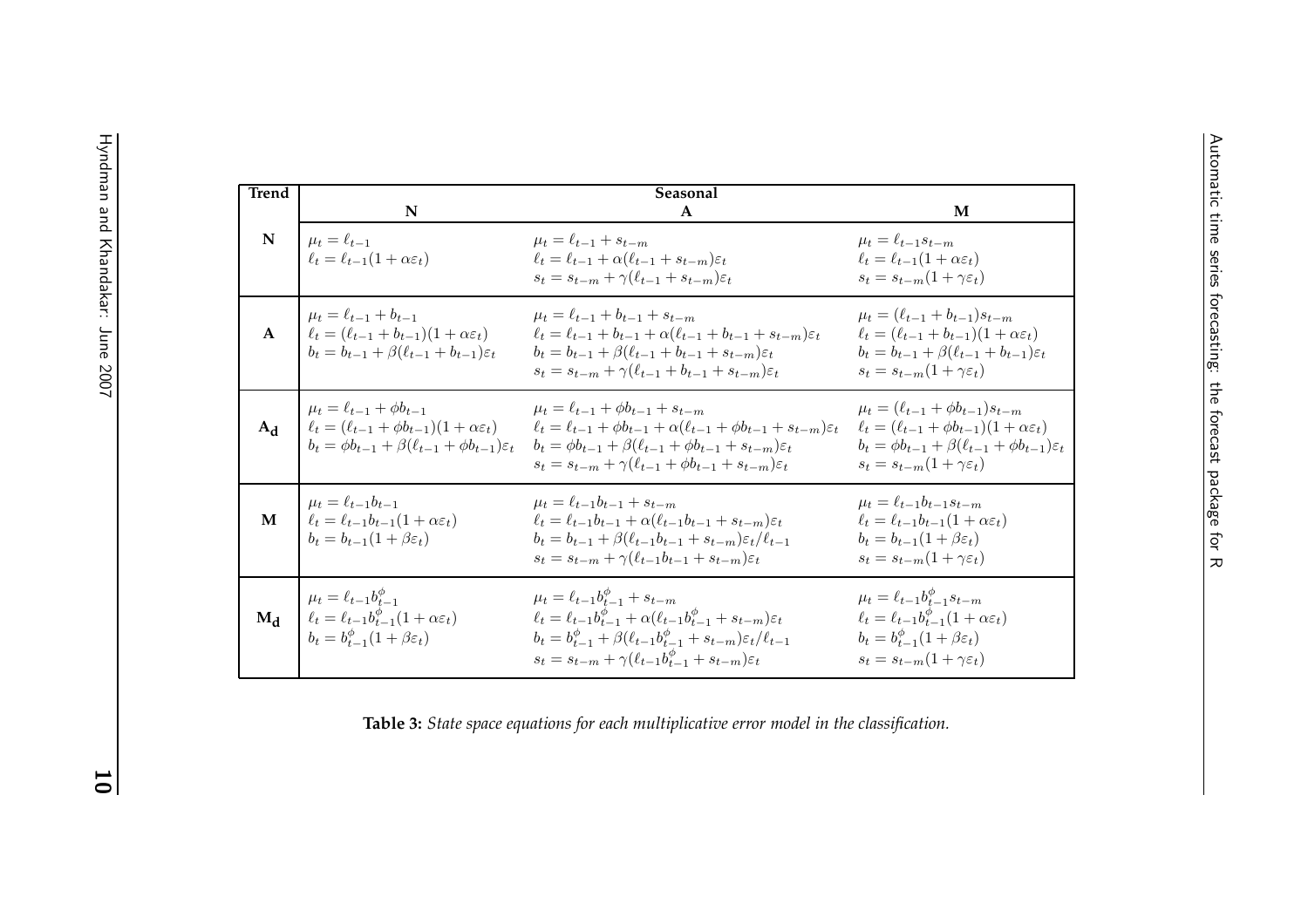equations of Table [2.](#page-10-0) The resulting multiplicative error equations are given in Table [3.](#page-11-0)

Some of the combinations of trend, seasonality and error can occasionally lead to numerical difficulties; specifically, any model equation that requires division by a state component could involve division by zero. This is a problem for models with additive errors and either multiplicative trend or multiplicative seasonality, as well as for the model with multiplicative errors, multiplicative trend and additive seasonality. These models should therefore be used with caution.

The multiplicative error models are useful when the data are strictly positive, but are not numerically stable when the data contain zeros or negative values. So when the time series is not strictly positive, only the six fully additive models may be applied.

The point forecasts given in Table [1](#page-6-0) are easily obtained from these models by iter-ating equations [\(6a\)](#page-9-0) and [\(6b\)](#page-9-0) for  $t = n + 1, n + 2, ..., n + h$ , setting  $\varepsilon_{n+i} = 0$  for  $j = 1, \ldots, h$ . In most cases (notable exceptions being models with multiplicative seasonality or multiplicative trend for  $h \geq 2$ ), the point forecasts can be shown to be equal to  $\mu_{t+h|t} = E(y_{t+h} | x_t)$ , the conditional expectation of the corresponding state space model.

The models also provide a means of obtaining prediction intervals. In the case of the linear models, where the forecast distributions are normal, we can derive the conditional variance  $v_{t+h|t} = \text{Var}(y_{t+h} | x_t)$  and obtain prediction intervals accordingly. This approach also works for many of the nonlinear models. Detailed derivations of the results for many models are given in [Hyndman et al. \(2005b\)](#page-29-2).

A more direct approach that works for all of the models is to simply simulate many future sample paths conditional on the last estimate of the state vector,  $x_t$ . Then prediction intervals can be obtained from the percentiles of the simulated sample paths. Point forecasts can also be obtained in this way by taking the average of the simulated values at each future time period. An advantage of this approach is that we generate an estimate of the complete predictive distribution, which is especially useful in applications such as inventory planning, where expected costs depend on the whole distribution.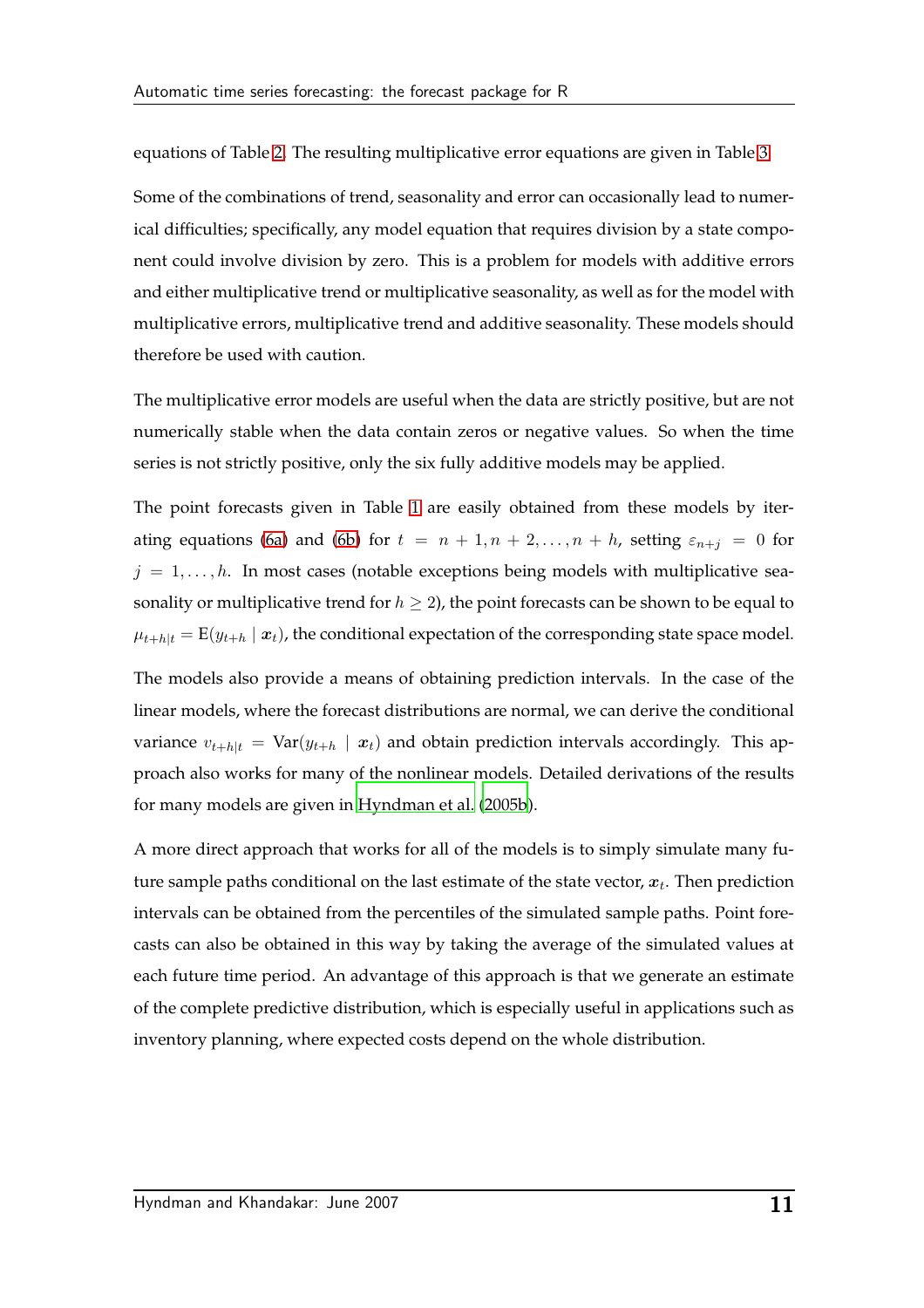#### 1.4 Estimation

<span id="page-13-0"></span>In order to use these models for forecasting, we need to know the values of  $x_0$  and the parameters  $\alpha$ ,  $\beta$ ,  $\gamma$  and  $\phi$ . It is easy to compute the likelihood of the innovations state space model [\(6\)](#page-9-1), and so obtain maximum likelihood estimates. [Ord et al. \(1997\)](#page-30-3) show that

$$
L^*(\boldsymbol{\theta}, \boldsymbol{x}_0) = n \log \left( \sum_{t=1}^n \varepsilon_t^2 \right) + 2 \sum_{t=1}^n \log |r(\boldsymbol{x}_{t-1})| \tag{7}
$$

is equal to twice the negative logarithm of the likelihood function (with constant terms eliminated), conditional on the parameters  $\boldsymbol{\theta} = (\alpha, \beta, \gamma, \phi)'$  and the initial states  $\boldsymbol{x}_0 =$  $(\ell_0, b_0, s_0, s_{-1}, \ldots, s_{-m+1})'$ , where *n* is the number of observations. This is easily computed by simply using the recursive equations in Table [1.](#page-6-0) Unlike state space models with multiple sources of error, we do not need to use the Kalman filter to compute the likelihood.

The parameters  $\theta$  and the initial states  $x_0$  can be estimated by minimizing  $L^*$ . Most implementations of exponential smoothing use an ad hoc heuristic scheme to estimate  $x_0$ . However, with modern computers, there is no reason why we cannot estimate  $x_0$ along with  $\theta$ , and the resulting forecasts are often substantially better when we do.

We constrain the initial states  $x_0$  so that the seasonal indices add to zero for additive seasonality, and add to  $m$  for multiplicative seasonality. There have been several suggestions for restricting the parameter space for  $\alpha$ ,  $\beta$  and  $\gamma$ . The traditional approach is to ensure that the various equations can be interpreted as weighted averages, thus requiring  $\alpha$ ,  $\beta^* = \beta/\alpha$ ,  $\gamma^* = \gamma/(1-\alpha)$  and  $\phi$  to all lie within  $(0, 1)$ . This suggests

$$
0<\alpha<1, \qquad 0<\beta<\alpha, \qquad 0<\gamma<1-\alpha, \qquad \text{and} \qquad 0<\phi<1.
$$

However, [Hyndman et al. \(2007](#page-29-3)) show that these restrictions are usually stricter than necessary (although in a few cases they are not restrictive enough).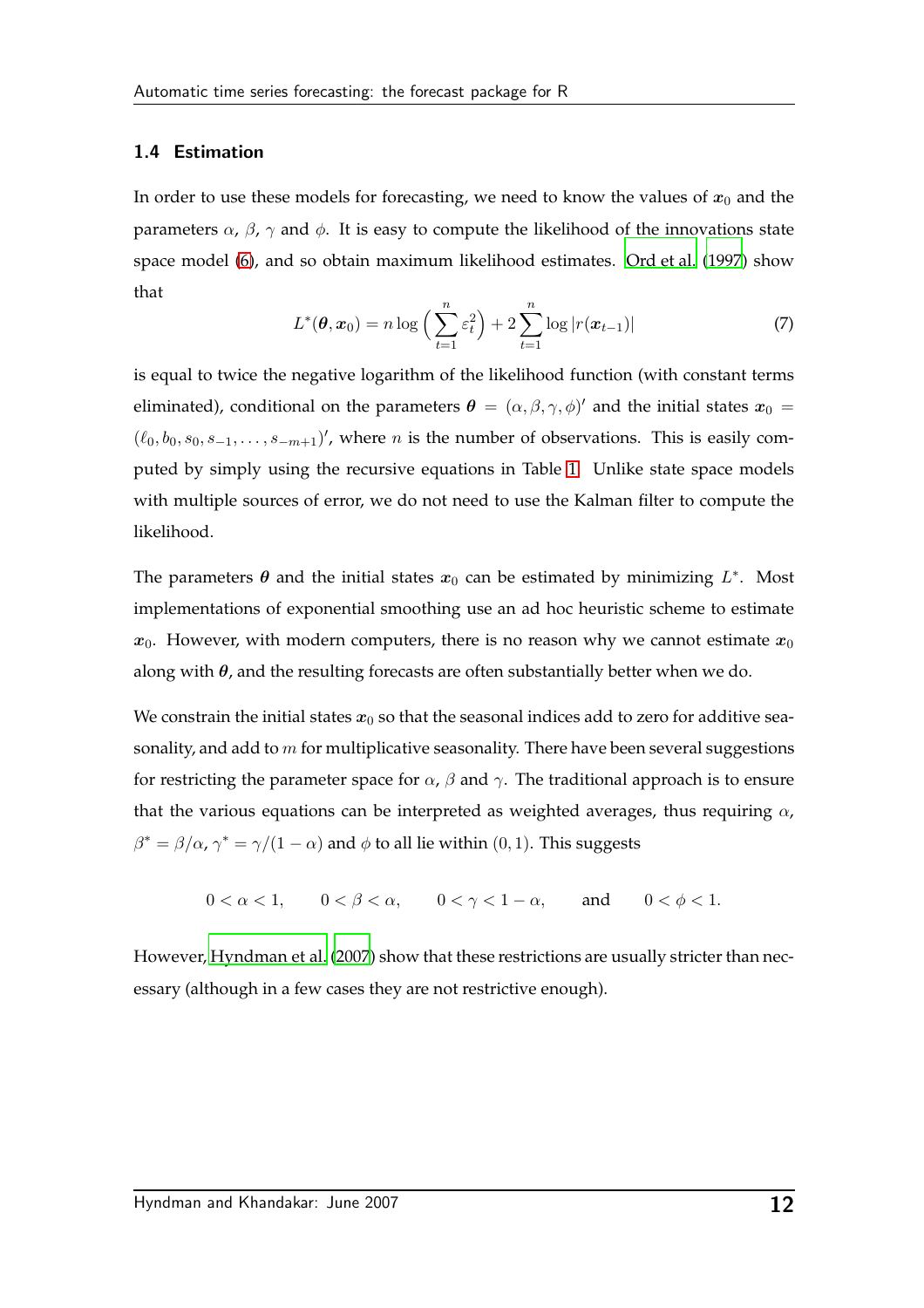#### 1.5 Model selection

The forecast accuracy measures described in the previous section can be used for selecting a model for a given set of data, provided the errors are computed from data in a holdout set and not from the same data as were used for model estimation. However, there are often too few out-of-sample errors to draw reliable conclusions. Consequently, a penalized method based on the in-sample fit is usually better.

One such approach uses a penalized likelihood such as Akaike's Information Criterion:

$$
AIC = L^*(\hat{\theta}, \hat{x}_0) + 2q,
$$

where q is the number of parameters in  $\theta$  plus the number of free states in  $x_0$ , and  $\hat{\theta}$  and  $\hat{x}_0$  denote the estimates of  $\theta$  and  $x_0$ . We select the model that minimizes the AIC amongst all of the models that are appropriate for the data.

The AIC also provides a method for selecting between the additive and multiplicative error models. The point forecasts from the two models are identical so that standard forecast accuracy measures such as the mean squared error (MSE) or mean absolute percentage error (MAPE) are unable to select between the error types. The AIC is able to select between the error types because it is based on likelihood rather than one-step forecasts.

Obviously, other model selection criteria (such as the BIC) could also be used in a similar manner.

#### 1.6 Automatic forecasting

We combine the preceding ideas to obtain a robust and widely applicable automatic forecasting algorithm. The steps involved are summarized below.

- 1. For each series, apply all models that are appropriate, optimizing the parameters (both smoothing parameters and the initial state variable) of the model in each case.
- 2. Select the best of the models according to the AIC.
- 3. Produce point forecasts using the best model (with optimized parameters) for as many steps ahead as required.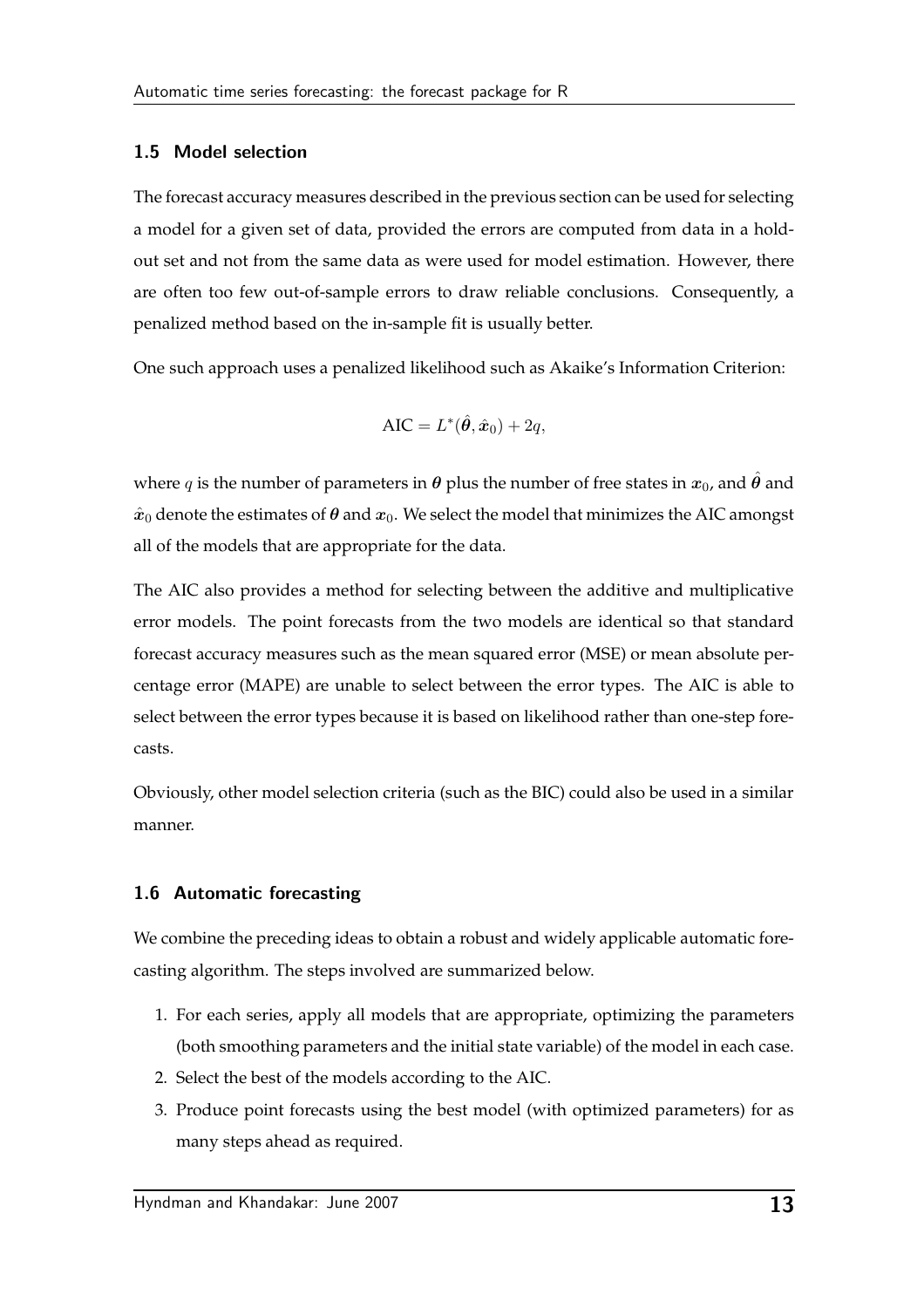4. Obtain prediction intervals for the best model either using the analytical results of [Hyndman et al. \(2005b](#page-29-2)), or by simulating future sample paths for  $\{y_{n+1}, \ldots, y_{n+h}\}$ and finding the  $\alpha/2$  and  $1 - \alpha/2$  percentiles of the simulated data at each forecasting horizon. If simulation is used, the sample paths may be generated using the normal distribution for errors (parametric bootstrap) or using the resampled errors (ordinary bootstrap).

[Hyndman et al. \(2002](#page-29-1)) applied this automatic forecasting strategy to the M-competition data [\(Makridakis et al.](#page-30-1), [1982\)](#page-30-1) and the IJF-M3 competition data [\(Makridakis and Hibon,](#page-30-2) [2000\)](#page-30-2) using a restricted set of exponential smoothing models, and demonstrated that the methodology is particularly good at short term forecasts (up to about 6 periods ahead), and especially for seasonal short-term series (beating all other methods in the competitions for these series).

## <span id="page-15-0"></span>2 ARIMA models

A common obstacle for many people in using Autoregressive Integrated Moving Average (ARIMA) models for forecasting is that the order selection process is usually considered subjective and difficult to apply. But it does not have to be. There have been several attempts to automate ARIMA modelling in the last 25 years.

[Hannan and Rissanen \(1982\)](#page-29-4) proposed a method to identify the order of an ARMA model for a stationary series. In their method the innovations can be obtained by fitting a long autoregressive model to the data, and then the likelihood of potential models is computed via a series of standard regressions. They established the asymptotic properties of the procedure under very general conditions.

Gómez (1998) extended the Hannan-Rissanen identification method to include mul-tiplicative seasonal ARIMA model identification. Gómez and Maravall [\(1998](#page-29-5)) implemented this automatic identification procedure in the software *TRAMO* and *SEATS*. For a given series, the algorithm attempts to find the model with the minimum BIC.

[Liu](#page-30-5) [\(1989](#page-30-5)) proposed a method for identification of seasonal ARIMA models using a filtering method and certain heuristic rules; this algorithm is used in the *SCA-Expert* soft-ware. Another approach is described by Mélard and Pasteels [\(2000](#page-30-6)) whose algorithm for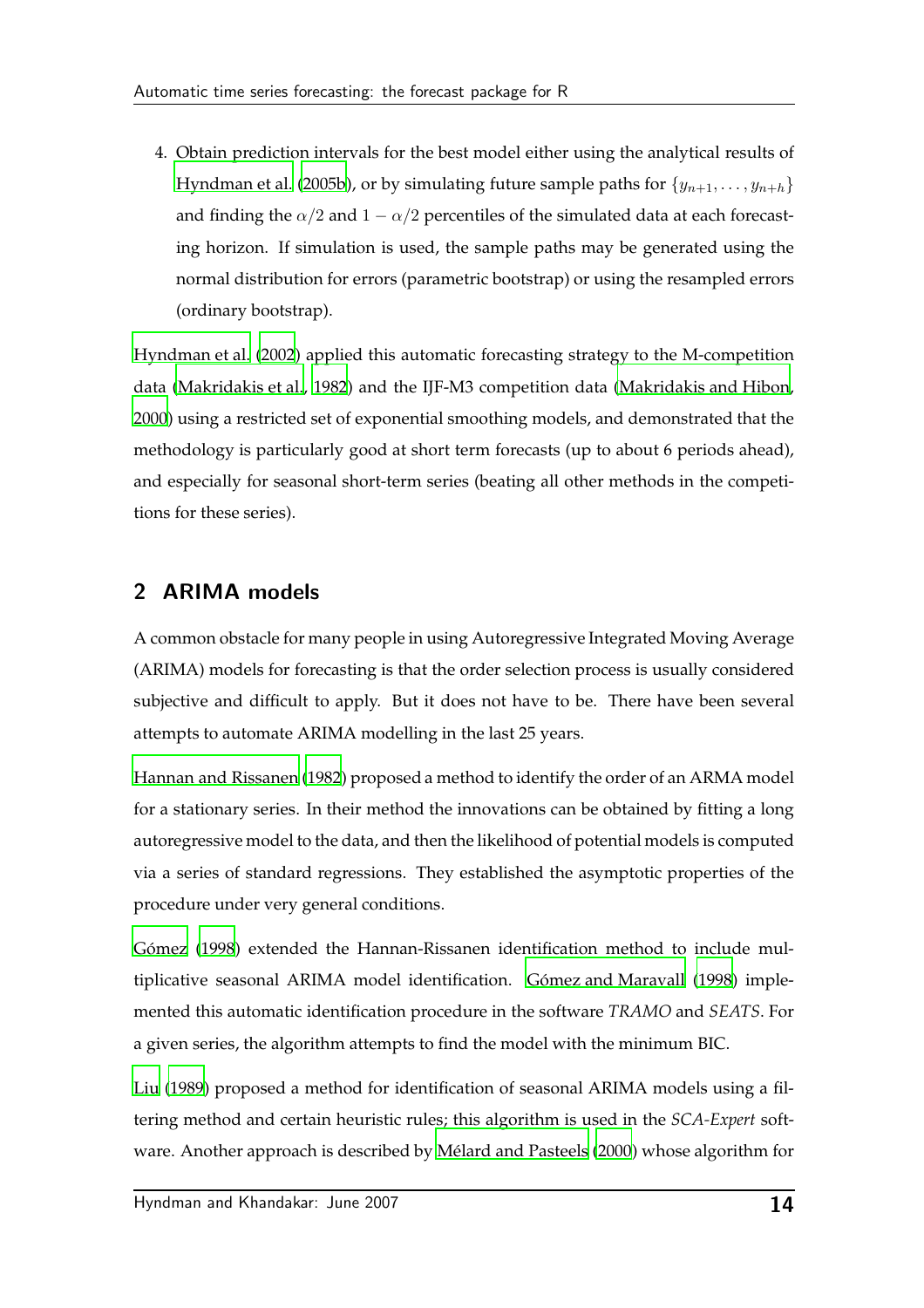univariate ARIMA models also allows intervention analysis. It is implemented in the software package "Time Series Expert" (*TSE-AX*).

Other algorithms are in use in commercial software, although they are not documented in the public domain literature. In particular, Forecast Pro [\(Goodrich, 2000](#page-29-6)) is well-known for its excellent automatic ARIMA algorithm which was used in the M3-forecasting competition [\(Makridakis and Hibon, 2000](#page-30-2)). Another proprietary algorithm is implemented in AutoBox [\(Reilly, 2000](#page-30-7)). [Ord and Lowe \(1996\)](#page-30-8) provide an early review of some of the commercial software that implement automatic ARIMA forecasting.

#### 2.1 Choosing the model order using unit root tests and the AIC

A non-seasonal  $ARIMA(p, d, q)$  process is given by

$$
(1 - B^d)y_t = c + \phi(B)y_t + \theta(B)\varepsilon_t
$$

where  $\{\varepsilon_t\}$  is a white noise process with mean zero and variance  $\sigma^2$ , B is the backshift operator, and  $\phi(z)$  and  $\theta(z)$  are polynomials of order p and q respectively. To ensure causality and invertibility, it is assumed that  $\phi(z)$  and  $\theta(z)$  have no roots for  $|z| < 1$ [\(Brockwell and Davis, 1991](#page-28-7)). If  $c \neq 0$ , there is an implied polynomial of order d in the forecast function.

The seasonal ARIMA $(p, d, q)(P, D, Q)<sub>m</sub>$  process is given by

$$
(1 - Bm)D (1 - B)d yt = c + \Phi(Bm)\phi(B)yt + \Theta(Bm)\theta(B)\varepsilon_t
$$

where  $\Phi(z)$  and  $\Theta(z)$  are polynomials of orders P and Q respectively, each containing no roots inside the unit circle. If  $c \neq 0$ , there is an implied polynomial of order  $d + D$  in the forecast function.

The main task in automatic ARIMA forecasting is selecting an appropriate model order, that is the values  $p$ ,  $q$ ,  $P$ ,  $Q$ ,  $D$ ,  $d$ . If  $d$  and  $D$  are known, we can select the orders  $p$ ,  $q$ ,  $P$ and Q via an information criterion such as the AIC:

$$
AIC = -2\log(L) + 2(p+q+P+Q+k)
$$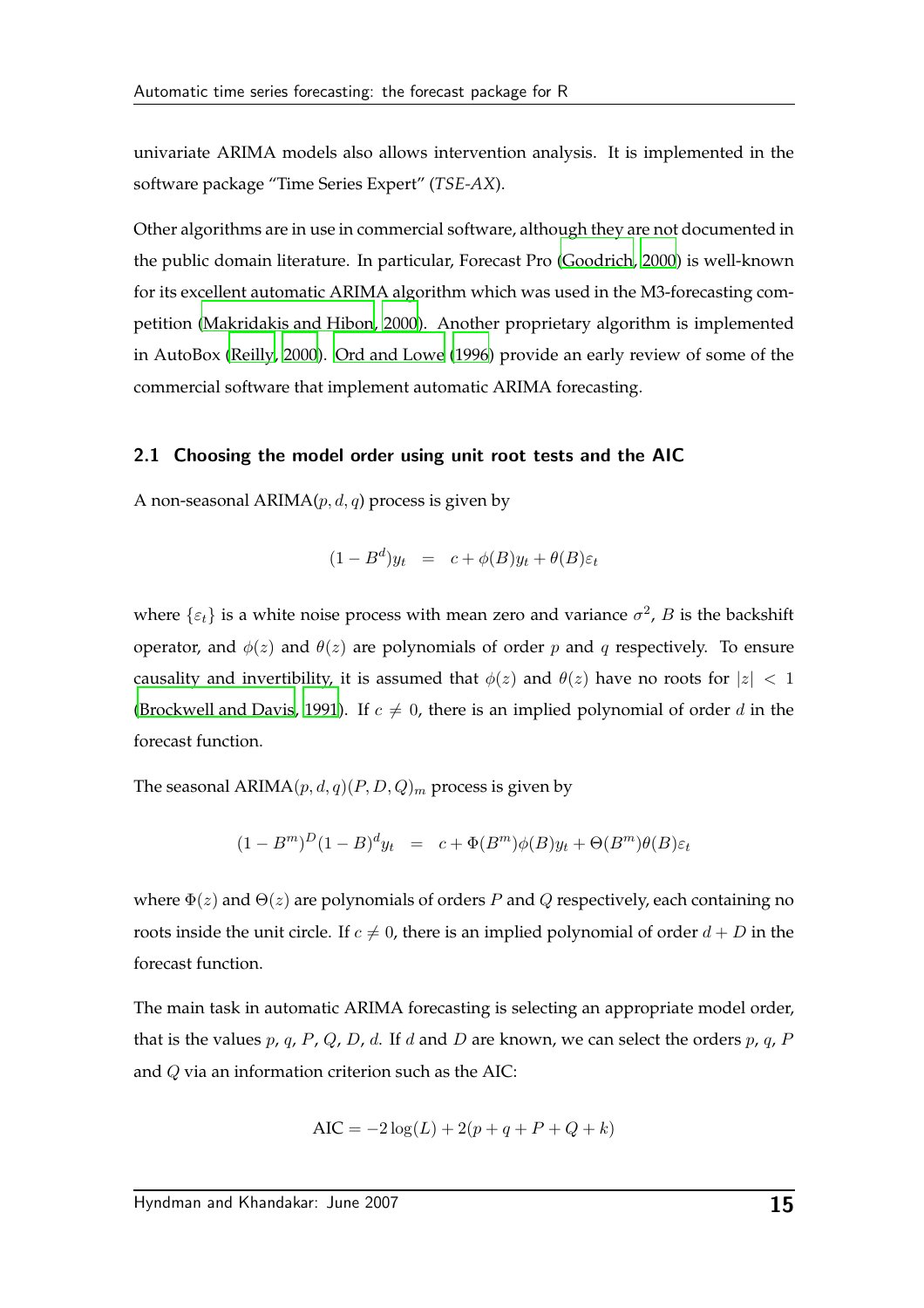where  $k = 1$  if  $c \neq 0$  and 0 otherwise, and L is the maximized likelihood of the model fitted to the *differenced* data  $(1 - B^m)^D (1 - B)^d y_t$ . The likelihood of the full model for  $y_t$ is not actually defined and so the value of the AIC for different levels of differencing are not comparable.

One solution to this difficulty is the "diffuse prior" approach which is outlined in [Durbin and Koopman](#page-28-8) [\(2001](#page-28-8)) and implemented in the arima function in R. In this approach, the initial values of the time series (before the observed values) are assumed to have mean zero and a large variance. However, choosing  $d$  and  $D$  by minimizing the AIC using this approach tends to lead to over-differencing. For forecasting purposes, we believe it is better to make as few differences as possible because over-differencing harms forecasts [\(Smith and Yadav](#page-30-9), [1994](#page-30-9)) and widens prediction intervals. (Although, see [Hendry \(1997](#page-29-7)) for a contrary view.)

Consequently, we need some other approach to choose d and D. We prefer unit-root tests. However, most unit-root tests are based on a null hypothesis that a unit root exists which biases results towards more differences rather than fewer differences. For example, variations on the Dickey-Fuller test [\(Dickey and Fuller](#page-28-9), [1981\)](#page-28-9) all assume there is a unit root at lag 1, and the HEGY test of [Hylleberg et al.](#page-29-8) [\(1990](#page-29-8)) is based on a null hypothesis that there is a seasonal unit root. Instead, we prefer unit-root tests based on a null hypothesis of no unit-root.

For non-seasonal data, we consider  $ARIMA(p, d, q)$  models where d is selected based on successive KPSS unit-root tests [\(Kwiatkowski et al.](#page-30-10), [1992\)](#page-30-10). That is, we test the data for a unit root; if the test result is significant, we test the differenced data for a unit root; and so on. We stop this procedure when we obtain our first insignificant result.

For seasonal data, we consider  $ARIMA(p, d, q)(P, D, Q)<sub>m</sub>$  models where m is the seasonal frequency and  $D = 0$  or  $D = 1$  depending on an extended Canova-Hansen test [\(Canova and Hansen](#page-28-10), [1995\)](#page-28-10). Canova and Hansen only provide critical values for  $2 < m < 13$ . In our implementation of their test, we allow any value of  $m > 1$ . Let  $C_m$ be the critical value for seasonal period m. We plotted  $C_m$  against m for values of m up to 365 and noted that they fit the line  $C_m = 0.269m^{0.928}$  almost exactly. So for  $m > 12$ , we use this simple expression to obtain the critical value.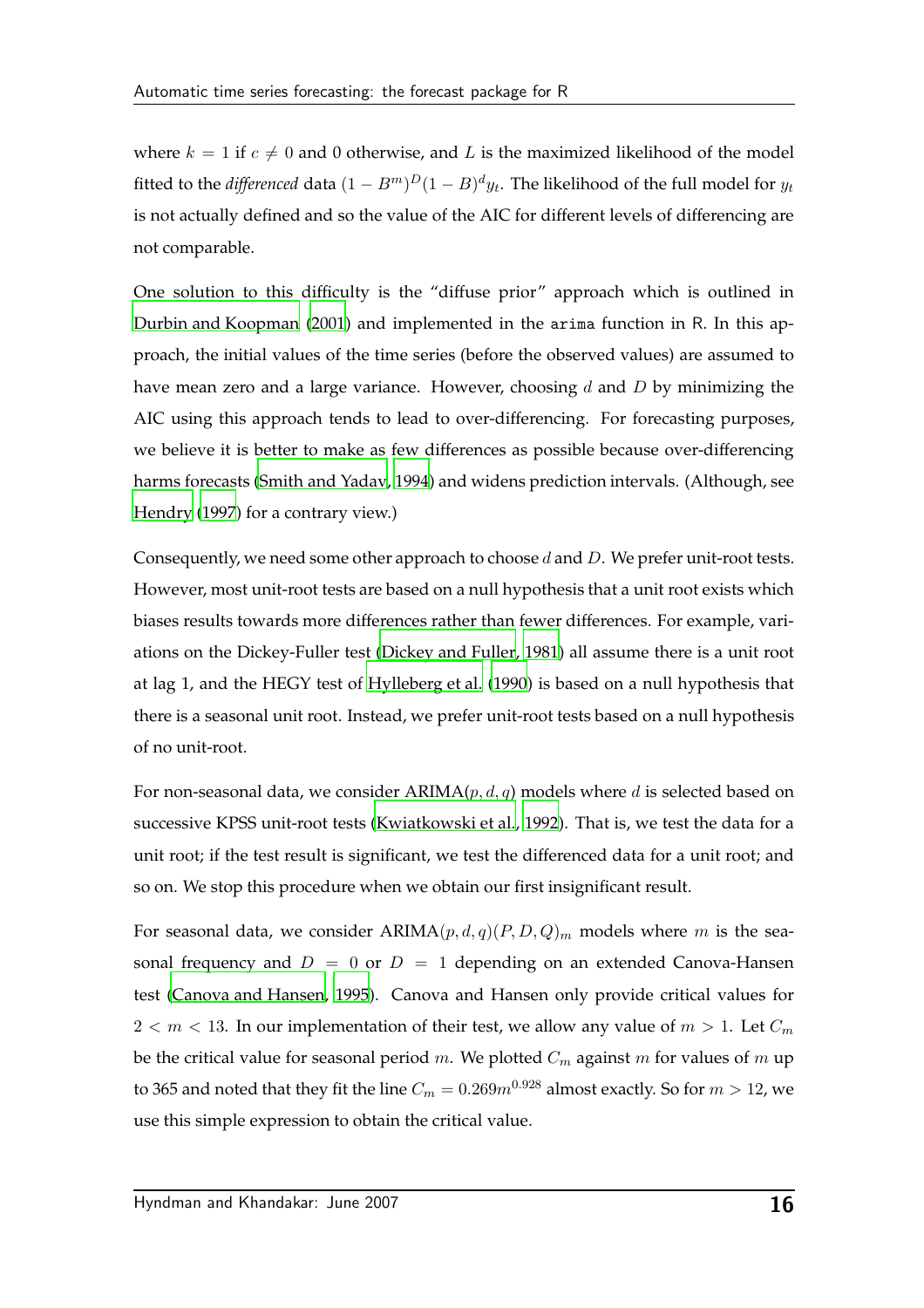We note in passing that the null hypothesis for the Canova-Hansen test is not an ARIMA model as it includes seasonal dummy terms. It is a test for whether the seasonal pattern changes sufficiently over time to warrant a seasonal unit root, or whether a stable seasonal pattern modelled using fixed dummy variables is more appropriate. Nevertheless, we have found that the test is still useful for choosing  $D$  in a strictly ARIMA framework (i.e., without seasonal dummy variables). If a stable seasonal pattern is selected (i.e., the null hypothesis is not rejected), the seasonality is effectively handled by stationary seasonal AR and MA terms.

After  $D$  is selected, we choose  $d$  by applying successive KPSS unit-root tests to the seasonally differenced data (if  $D = 1$ ) or the original data (if  $D = 0$ ). Once d (and possibly D) are selected, we proceed to select the values of  $p$ ,  $q$ ,  $P$  and  $Q$  by minimizing the AIC. We allow  $c \neq 0$  for models where  $d + D < 2$ .

#### 2.2 A step-wise procedure for traversing the model space

Suppose we have seasonal data and we consider  $ARIMA(p, d, q)(P, D, Q)<sub>m</sub>$  models where p and q can take values from 0 to 3, and P and Q can take values from 0 to 1. When  $c = 0$ there are a total of 288 possible models, and when  $c \neq 0$  there are a total of 192 possible models, giving 480 models altogether. If the values of  $p$ ,  $d$ ,  $q$ ,  $P$ ,  $D$  and  $Q$  are allowed to range more widely, the number of possible models increases rapidly. Consequently, it is often not feasible to simply fit every potential model and choose the one with the lowest AIC. Instead, we need a way of traversing the space of models efficiently in order to arrive at the model with the lowest AIC value.

We propose a step-wise algorithm as follows.

**Step 1:** We try four possible models to start with.

- ARIMA(2, d, 2) if  $m = 1$  and ARIMA(2, d, 2)(1, D, 1) if  $m > 1$ .
- ARIMA(0, d, 0) if  $m = 1$  and ARIMA(0, d, 0)(0, D, 0) if  $m > 1$ .
- ARIMA(1, *d*, 0) if  $m = 1$  and ARIMA(1, *d*, 0)(1, *D*, 0) if  $m > 1$ .
- ARIMA(0, d, 1) if  $m = 1$  and ARIMA(0, d, 1)(0, D, 1) if  $m > 1$ .

If  $d + D \le 1$ , these models are fitted with  $c \ne 0$ . Otherwise, we set  $c = 0$ . Of these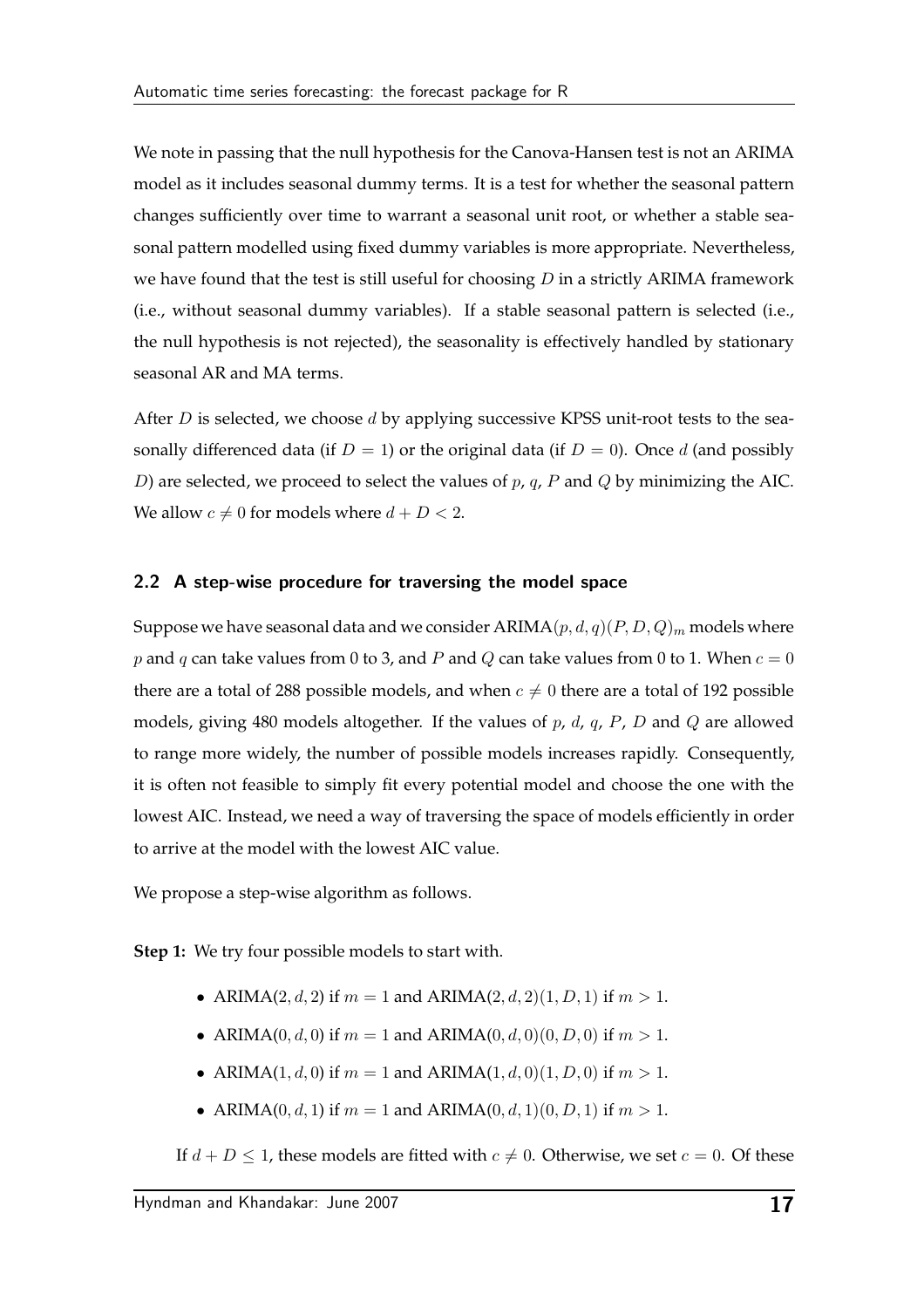four models, we select the one with the smallest AIC value. This is called the "current" model and is denoted by ARIMA(p, d, q) if  $m = 1$  or ARIMA(p, d, q)(P, D, Q)<sub>m</sub> if  $m > 1$ .

**Step 2:** We consider up to thirteen variations on the current model:

- where one of  $p$ ,  $q$ ,  $P$  and  $Q$  is allowed to vary by  $\pm 1$  from the current model;
- where *p* and *q* both vary by  $\pm 1$  from the current model;
- where  $P$  and  $Q$  both vary by  $\pm 1$  from the current model;
- where the constant c is included if the current model has  $c = 0$  or excluded if the current model has  $c \neq 0$ .

Whenever a model with lower AIC is found, it becomes the new "current" model and the procedure is repeated. This process finishes when we cannot find a model close to the current model with lower AIC.

There are several constraints on the fitted models to avoid problems with convergence or near unit-roots. The constraints are outlined below.

- The values of p and q are not allowed to exceed specified upper bounds (with default values of 5 in each case).
- The values of  $P$  and  $Q$  are not allowed to exceed specified upper bounds (with default values of 2 in each case).
- We reject any model which is "close" to non-invertible or non-causal. Specifically, we compute the roots of  $\phi(B)\Phi(B)$  and  $\theta(B)\Theta(B)$ . If either have a root that is smaller than 1.001 in absolute value, the model is rejected.
- If there are any errors arising in the non-linear optimization routine used for estimation, the model is rejected. The rationale here is that any model that is difficult to fit is probably not a good model for the data.

The algorithm is guaranteed to return a valid model because the model space is finite and at least one of the starting models will be accepted (the model with no AR or MA parameters). The selected model is used to produce forecasts.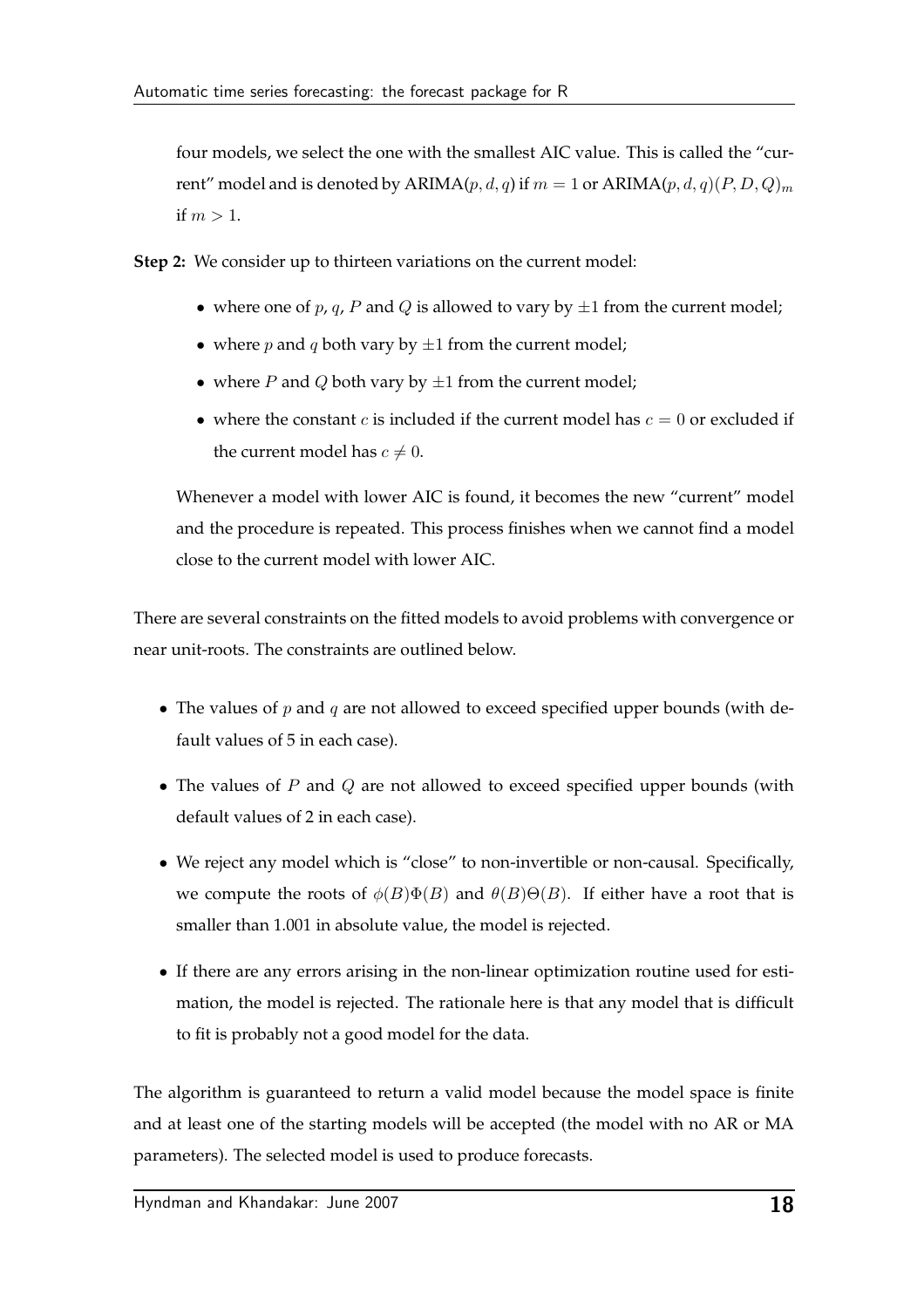### 3 The forecast package

The algorithms and modelling frameworks for automatic univariate time series forecasting are implemented in the **forecast** package [\(Hyndman, 2007](#page-29-9)) in R. It is available from CRAN. Version 1.05 of the package was used for this paper.

We illustrate the methods using the following four real time series shown in Figure [1.](#page-20-0)

- Figure [1\(](#page-20-0)a) shows 125 monthly U.S. government bond yields (percent per annum) from January 1994 to May 2004.
- Figure [1\(](#page-20-0)b) displays 55 observations of annual U.S. net electricity generation (billion kwh) for 1949 through 2003.
- Figure [1\(](#page-20-0)c) presents 113 quarterly observations of passenger motor vehicle production in the U.K. (thousands of cars) for the first quarter of 1977 through the first quarter of 2005.
- Figure [1\(](#page-20-0)d) shows 240 monthly observations of the number of short term overseas visitors to Australia from May 1985 to April 2005.

**Figure 1:** *Four time series showing point forecasts and 80% & 95% prediction intervals obtained using exponential smoothing state space models.*

<span id="page-20-0"></span>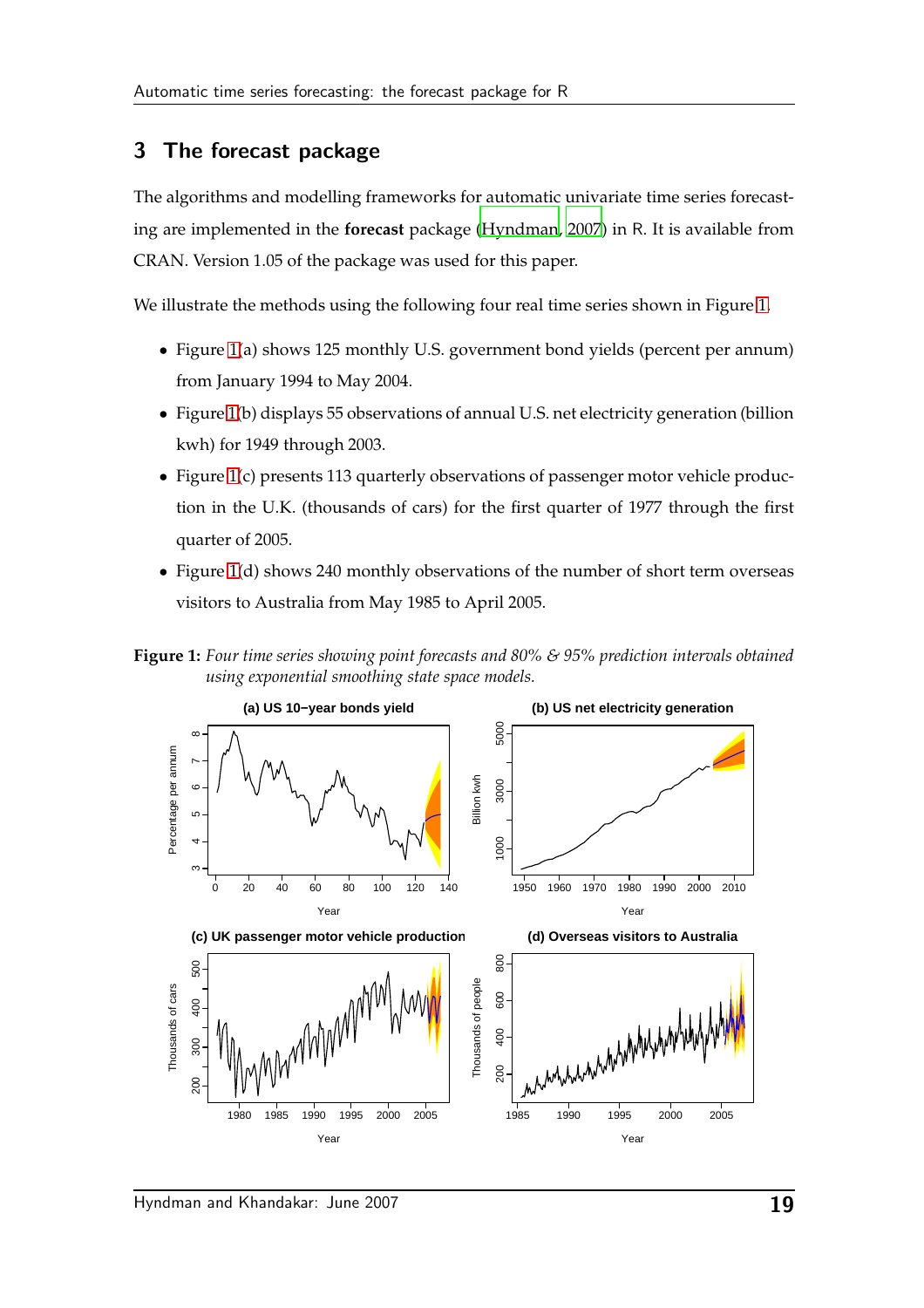#### 3.1 Implementation of the automatic exponential smoothing algorithm

The innovations state space modelling framework described in Section [1](#page-3-0) is implemented via the ets() function in the **forecast** package. For example, to apply it to the US net electricity generation time series uselec, we use the following commands.

```
etsfit <- ets(uselec)
fcast <- forecast(etsfit)
plot(fcast)
```
The object etsfit contains all of the necessary information about the fitted model including model parameters, the value of the state vector  $x_t$  for all t, residuals and so on. The forecast function computes the required forecasts which are then plotted as in Figure [1\(](#page-20-0)b).

The models chosen via the algorithm were:

- ETS( $A, A_d, N$ ) for monthly US 10-year bonds yield  $(\alpha = 0.99, \beta = 0.12, \phi = 0.80, \ell_0 = 5.30, b_0 = 0.71);$
- ETS(M, $M_d$ ,N) for annual US net electricity generation  $(\alpha = 0.99, \beta = 0.01, \phi = 0.97, \ell_0 = 262.5, b_0 = 1.12);$
- ETS(A,N,A) for quarterly UK motor vehicle production  $(\alpha = 0.61, \gamma = 0.01, \ell_0 = 343.4, s_{-3} = 24.99, s_{-2} = 21.40, s_{-1} = -44.96, s_0 = -1.42);$
- ETS(M,A,M) for monthly Australian overseas visitors  $(\alpha = 0.57, \beta = 0.01, \gamma = 0.19, \ell_0 = 86.2, b_0 = 2.66, s_{-11} = 0.851, s_{-10} = 0.844,$  $s_{-9} = 0.985, s_{-8} = 0.924, s_{-7} = 0.822, s_{-6} = 1.006, s_{-5} = 1.101, s_{-4} = 1.369,$  $s_{-3} = 0.975$ ,  $s_{-2} = 1.078$ ,  $s_{-1} = 1.087$ ,  $s_0 = 0.958$ ).

Although there is a lot of computation involved, it can be handled remarkably quickly on modern computers. Each of the forecasts shown in Figure [1](#page-20-0) took no more than a few seconds on a standard PC. The US electricity generation series took the longest as there are no analytical prediction intervals available for the  $\mathrm{ETS}(\mathrm{M}\mathrm{,M}\mathrm{_{d}}$ , $\mathrm{N})$  model. Consequently, the prediction intervals for this series were computed using simulation of 5000 future sample paths.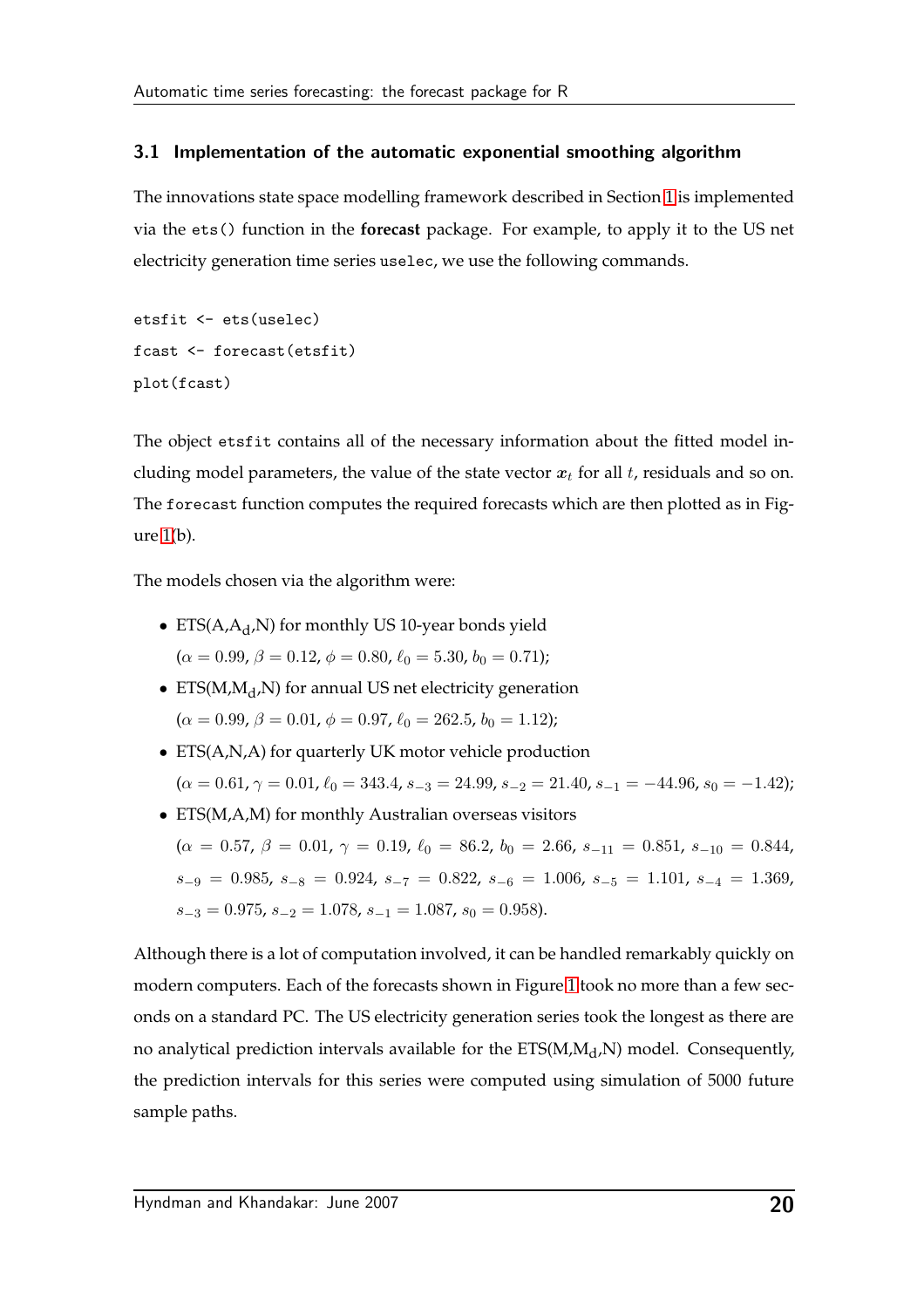#### 3.2 The HoltWinters function

There is another implementation of exponential smoothing in R via the HoltWinters function in the **stats** package. It implements only the (N,N), (A,N), (A,A) and (A,M) methods. The initial states  $x_0$  are fixed using a heuristic algorithm. Because of the way the initial states are estimated, a full three years of seasonal data is required to implement the seasonal forecasts using HoltWinters. (See [Hyndman and Kostenko \(2007\)](#page-30-11) for the minimal sample size required.) The smoothing parameters are optimized by minimizing the average squared prediction errors, which is equivalent to minimizing [\(7\)](#page-13-0) in the case of additive errors.

There is a predict method for the resulting object which can produce point forecasts and prediction intervals. Although it is nowhere documented, it appears that the prediction intervals produced by predict for an object of class HoltWinters are based on an equivalent ARIMA model in the case of the (N,N), (A,N) and (A,A) methods, assuming additive errors. These prediction intervals are equivalent to the prediction intervals that arise from the (A,N,N), (A,A,N) and (A,A,A) state space models. For the (A,M) method, the prediction interval provided by predict appears to be based on [Chatfield and Yar](#page-28-11) [\(1991](#page-28-11)) which is an approximation to the true prediction interval arising from the (A,A,M) model. Prediction intervals with multiplicative errors are not possible using the HoltWinters function.

#### 3.3 Implementation of the automatic ARIMA algorithm

The algorithm of Section [2](#page-15-0) is applied to the same four time series. Unlike the exponential smoothing algorithm, the ARIMA class of models assumes homoscedasticity which is not always appropriate. Consequently, transformations are sometimes necessary. For these four time series, we model the raw data for series (a)–(c), but the logged data for series (d). The prediction intervals are back-transformed with the point forecasts to preserve the probability coverage.

To apply this algorithm to the US net electricity generation time series uselec, we use the following commands.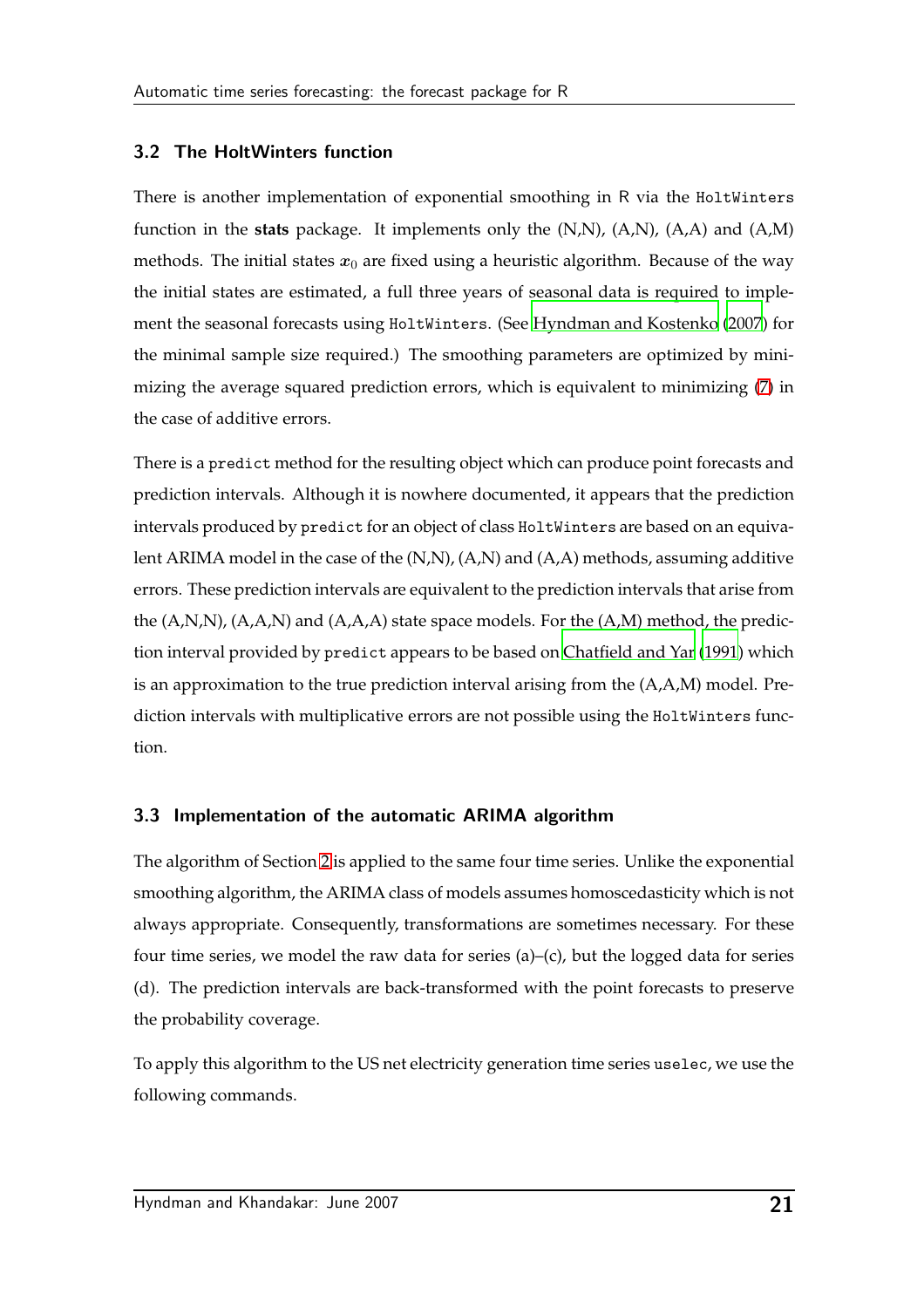<span id="page-23-0"></span>

**Figure 2:** *Four time series showing point forecasts and 80% & 95% prediction intervals obtained using ARIMA models.*

The function auto.arima() implements the algorithm of Section [2](#page-15-0) and returns an object of class Arima. The resulting forecasts are shown in Figure [2.](#page-23-0) The fitted models are as follows:

- ARIMA(0,1,1) for monthly US 10-year bonds yield
	- $(\theta_1 = 0.322)$ ;
- ARIMA(2,1,2) with drift for annual US net electricity generation  $(\phi_1 = -1.3031, \phi_2 = -0.4334, \theta_1 = 1.5280, \theta_2 = 0.8338, c = 66.1473);$
- ARIMA $(3,1,1)(2,0,1)_4$  model for quarterly UK motor vehicle production  $(\phi_1 = -0.9570, \phi_2 = -0.4500, \phi_3 = -0.3314, \theta_1 = 0.5784, \Phi_1 = 0.6743, \Phi_2 = 0.3175,$  $\Theta_1 = -0.8364;$

arimafit <- auto.arima(uselec) fcast <- forecast(arimafit) plot(fcast)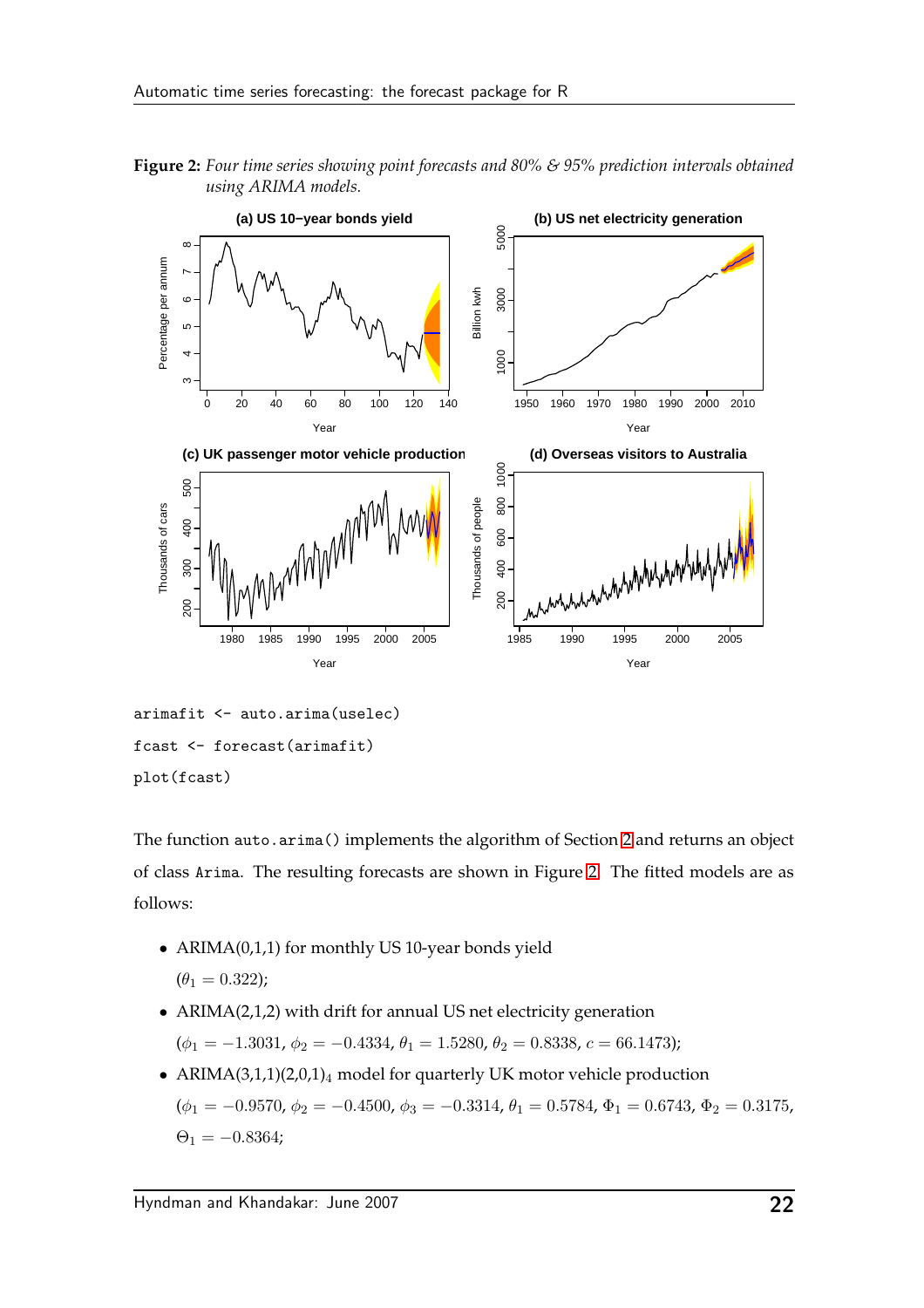• ARIMA $(1,1,1)(2,0,0)_{12}$  model with drift for monthly Australian overseas visitors  $(\phi_1 = 0.4740, \theta_1 = -0.7393, \Phi_1 = 0.4728, \Phi_2 = 0.4780, c = 0.0110).$ 

Note that the R parameterization has  $\theta(B) = (1 + \theta_1 B + \cdots + \theta_q B)$  and  $\phi(B) = (1 - \phi_1 B + \cdots + \phi_q B)$  $\cdots - \phi_a B$ ), and similarly for the seasonal terms.

The **forecast** package also contains the function arima() which is a wrapper to the function of the same name in the **stats** package. The arima() function in the **forecast** package makes it easier to include a drift term when  $d + D = 1$ . (Setting include mean=TRUE in the arima() function from the **stats** package will only work when  $d + D = 0$ .)

#### 3.4 The forecast() function

The forecast() function is generic and has S3 methods for a wide range of time series models. It computes point forecasts and prediction intervals from the time series model. Methods exist for models fitted using ets(), arima(), ar(), HoltWinters() and StructTS().

In the latter four cases, there is also a predict() function which is intended to do much the same thing. Unfortunately, the resulting objects from the predict function contain different information in each case and so it is not possible to build generic functions (such as plot and summary) for the results. So, instead, forecast() acts as a wrapper to predict(), and packages the information obtained in a common format (the forecast class).

There is also a method for a time series object. If a time series object is passed as the first argument to forecast(), the function will produce forecasts based on the exponential smoothing algorithm of Section [1.](#page-3-0)

#### 3.5 The forecast class

The output from the forecast() function is an object of class "forecast". Several other functions in the **forecast** package also produce objects of this class, but they are not discussed here. An object of class forecast includes at least the following information:

• the original series;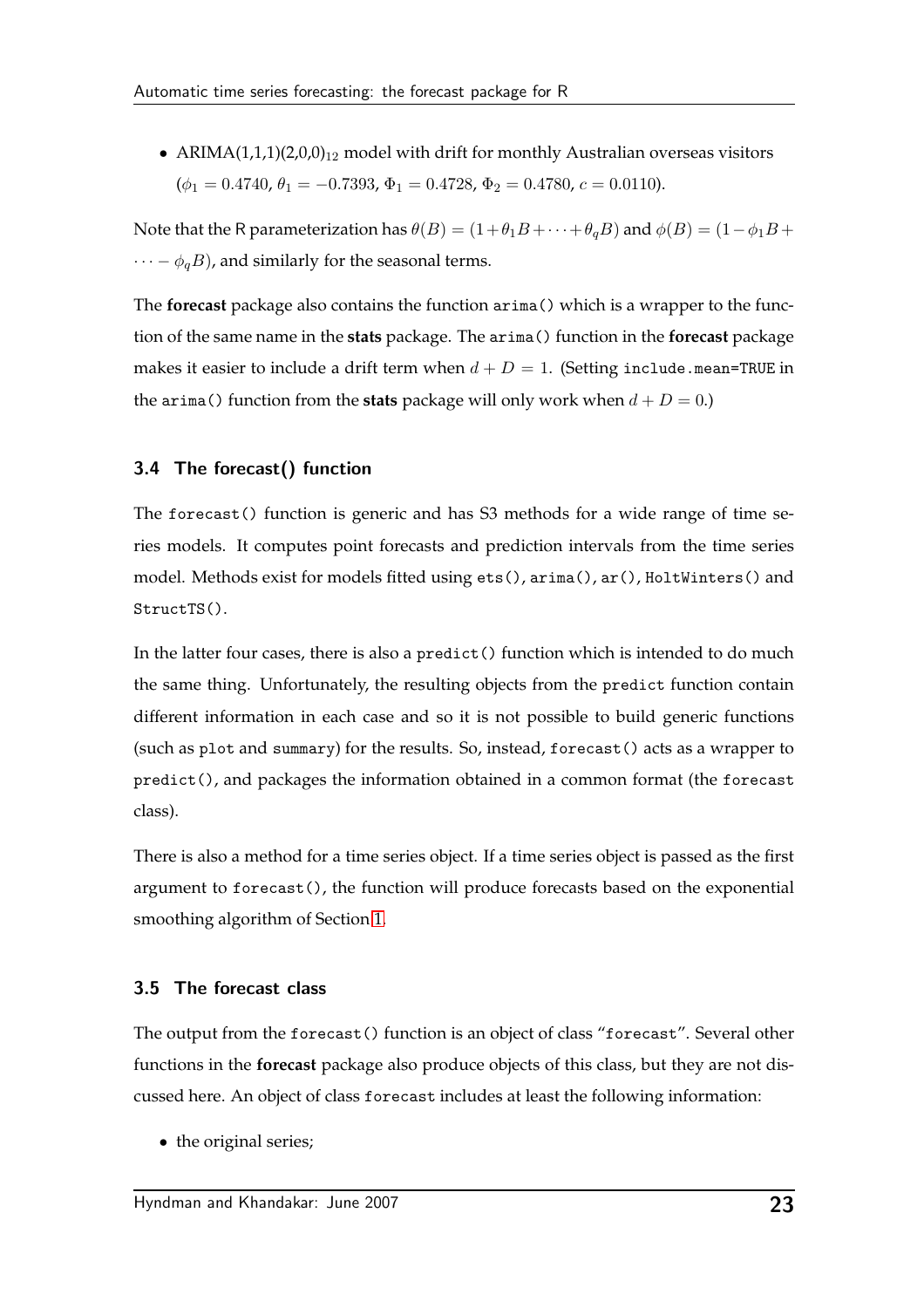- point forecasts;
- prediction intervals of specified coverage;
- the forecasting method used and information about the fitted model;
- residuals from the fitted model;
- one-step forecasts from the fitted model for the period of the observed data.

There are print, plot and summary methods for the forecast class. Figures [1](#page-20-0) and [2](#page-23-0) were produced using plot.forecast. Figure [3](#page-26-0) shows the summary output for the forecasts plotted in Figures [1\(](#page-20-0)c) and [2\(](#page-23-0)c). The in-sample error measures (defined in [Hyndman and Koehler, 2006](#page-29-10)) for the two models are almost identical. Note that the information criteria are not comparable. The prediction intervals are, by default, computed for 80% and 95% coverage, although other values are possible if requested. Fan charts [\(Wallis, 1999](#page-30-12)) are possible using the combination plot(forecast(model.object,fan=TRUE)).

### 4 Comparisons

There is a widespread myth that ARIMA models are more general than exponential smoothing. This is not true. The two classes of models overlap. The linear exponential smoothing models are all special cases of ARIMA models—the equivalences are discussed in [Hyndman et al. \(2007](#page-29-3)). However, the non-linear exponential smoothing models have no equivalent ARIMA counterpart. On the other hand, there are many ARIMA models which have no exponential smoothing counterpart. Thus, the two model classes overlap and are complimentary; each has its strengths and weaknesses.

The exponential smoothing state space models are all non-stationary. Models with seasonality or non-damped trend (or both) have two unit roots; all other models—that is, non-seasonal models with either no trend or damped trend—have one unit root. It is possible to define a stationary model with similar characteristics to exponential smoothing, but this is not normally done. The philosophy of exponential smoothing is that the world is non-stationary. So if a stationary model is required, ARIMA models are better.

One advantage of the exponential smoothing models is that they can be non-linear. So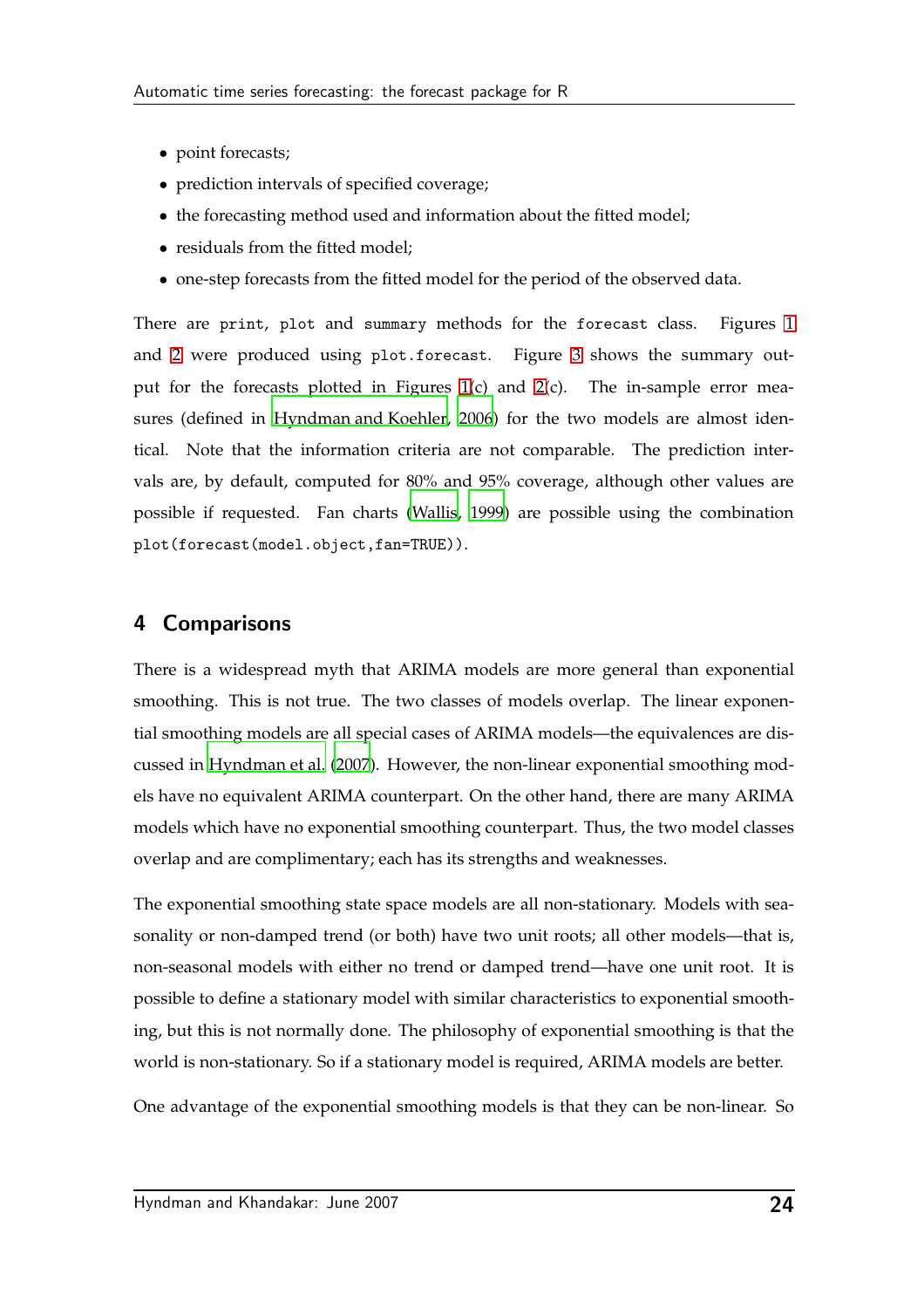```
> summary(forecast(etsfit))
Forecast method: ETS(A,N,A)
 Smoothing parameters:
  alpha = 0.6063gamma = 0.01Initial states:
  l = 343.4342
   s = -1.4193 - 44.9642 21.3933 24.9903sigma: 25.5668
 AIC: 1277.87
 AICc: 1278.662
 BIC: 1294.234
In-sample error measures:
       ME RMSE MAE MPE MAPE MASE
0.917498382 25.469972683 20.449717769 -0.002726478 0.067189284 0.511400816
Forecasts:
     Point Forecast Lo 80 Hi 80 Lo 95 Hi 95
2005 Q2 427.6845 394.9193 460.4497 377.5744 477.7945
2005 Q3 361.8133 323.4959 400.1308 303.2119 420.4148
2005 Q4 405.1787 361.8657 448.4917 338.9372 471.4202
2006 Q1 431.5437 383.8920 479.1954 358.6668 504.4207
2006 Q2 427.6845 376.0575 479.3115 348.7278 506.6412
2006 Q3 361.8133 306.4959 417.1307 277.2127 446.4140
2006 Q4 405.1787 346.2906 464.0668 315.1172 495.2403
2007 Q1 431.5437 369.3949 493.6925 336.4953 526.5921
> summary(forecast(arimafit))
Forecast method: ARIMA(3,1,1)(2,0,1)[4]Coefficients:
       ar1 ar2 ar3 ma1 sar1 sar2 sma1
     -0.9570 -0.4500 -0.3314 0.5784 0.6743 0.3175 -0.8364
s.e. 0.2063 0.1442 0.1149 0.2173 0.1649 0.1500 0.2151
sigma^2 estimated as 667.4: log likelihood = -527.49
AIC = 1070.98 AICc = 1072.04 BIC = 1090.07
In-sample error measures:
       ME RMSE MAE MPE MAPE MASE
1.584763755 25.718591689 20.378247940 0.003401545 0.067228348 0.509613519
Forecasts:
  Point Forecast Lo 80 Hi 80 Lo 95 Hi 95
2005 Q2 420.3970 387.2903 453.5037 369.7647 471.0293
2005 Q3 375.4078 336.4292 414.3864 315.7952 435.0204
2005 Q4 407.6859 364.8897 450.4822 342.2347 473.1371
2006 Q1 441.5159 396.1285 486.9033 372.1018 510.9300
2006 Q2 425.1130 376.4140 473.8120 350.6343 499.5917
           2006 Q3 377.9051 327.1692 428.6410 300.3113 455.4989
2006 Q4 408.1083 354.5331 461.6834 326.1722 490.0443
2007 Q1 441.1217 385.4706 496.7729 356.0106 526.2328
```

```
Figure 3: Example output from the summary method for the forecast class.
```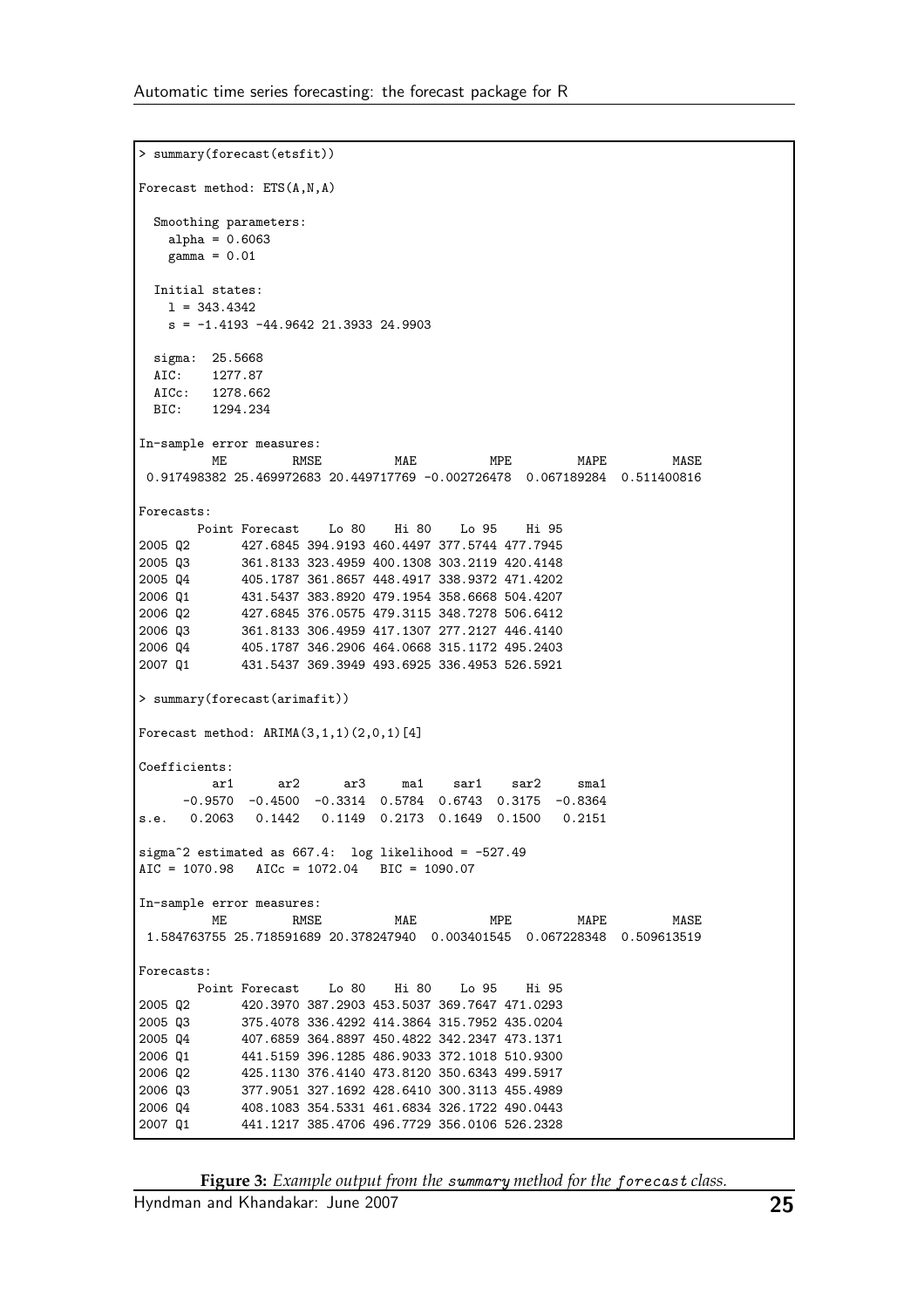time series that exhibit non-linear characteristics including heteroscedasticity may be better modelled using exponential smoothing state space models.

For seasonal data, there are many more ARIMA models than the 30 possible models in the exponential smoothing class of Section [1.](#page-3-0) It may be thought that the larger model class is advantageous. However, the results in [Hyndman et al. \(2002\)](#page-29-1) show that the exponential smoothing models performed better than the ARIMA models for the seasonal M3 competition data. (For the annual M3 data, the ARIMA models performed better.) In a discussion of these results, [Hyndman \(2001](#page-29-11)) speculates that the larger model space of ARIMA models actually harms forecasting performance because it introduces additional uncertainty. The smaller exponential smoothing class is sufficiently rich to capture the dynamics of almost all real business and economic time series.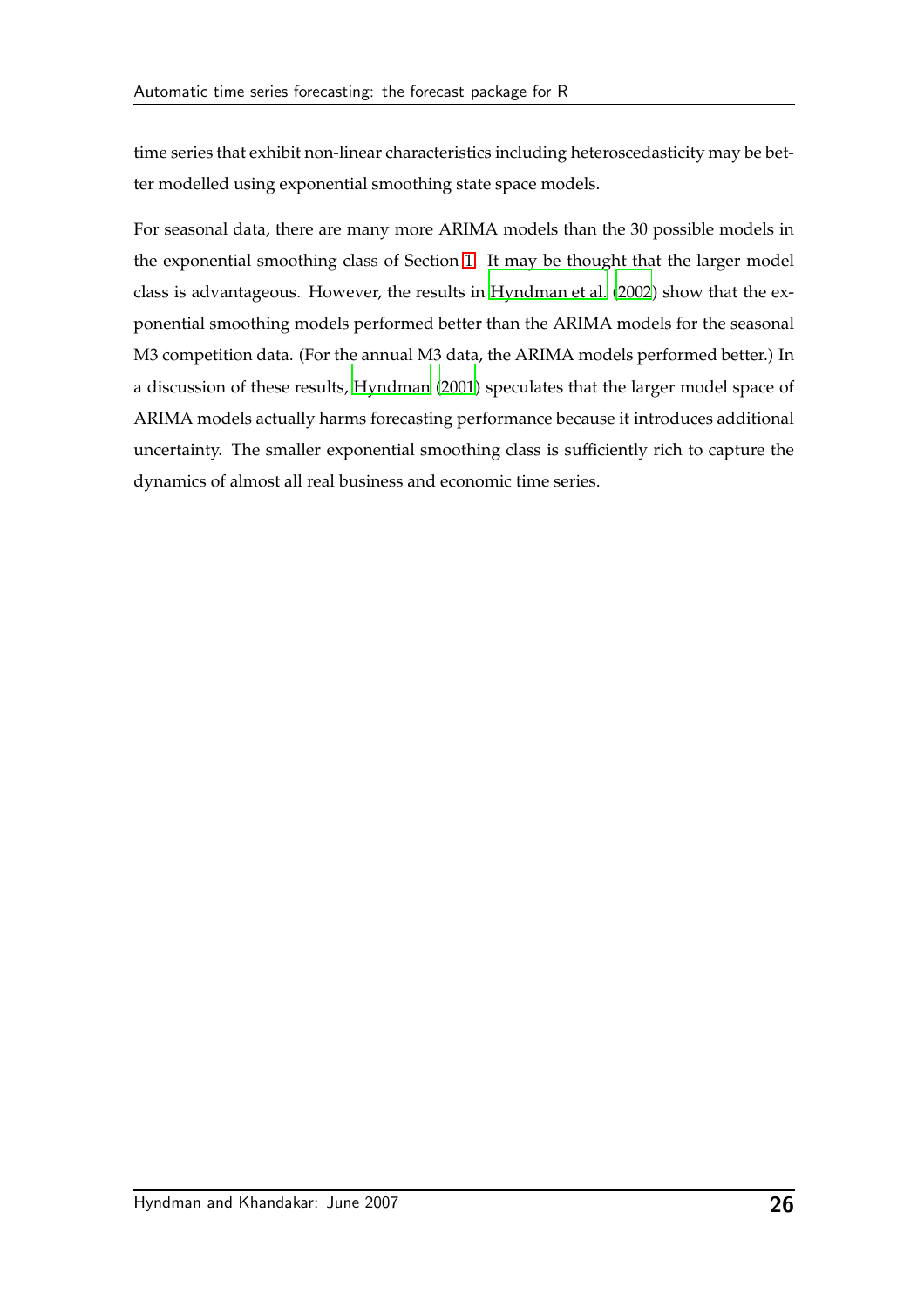### References

- <span id="page-28-4"></span>Anderson, B. D. O. and J. B. Moore (1979) *Optimal Filtering*, Prentice-Hall, Englewood Cliffs.
- <span id="page-28-5"></span>Aoki, M. (1987) *State space modeling of time series*, Springer-Verlag, Berlin.
- Archibald, B. C. (1990) Parameter space of the Holt-Winters' model, *International Journal of Forecasting*, **6**, 199–229.
- <span id="page-28-0"></span>Assimakopoulos, V. and K. Nikolopoulos (2000) The theta model: a decomposition approach to forecasting, *International Journal of Forecasting*, **16**, 521–530.
- <span id="page-28-2"></span>Bowerman, B. L., R. T. O'Connell and A. B. Koehler (2005) *Forecasting, time series and regression: an applied approach*, Thomson Brooks/Cole, Belmont CA.
- <span id="page-28-7"></span>Brockwell, P. J. and R. A. Davis (1991) *Time series: theory and methods*, Springer-Verlag, New York, 2nd ed.
- <span id="page-28-10"></span>Canova, F. and B. E. Hansen (1995) Are seasonal patterns constant over time? a test for seasonal stability, *Journal of Business and Economic Statistics*, **13**, 237–252.
- <span id="page-28-11"></span>Chatfield, C. and M. Yar (1991) Prediction intervals for multiplicative Holt-Winters, *International Journal of Forecasting*, **7**, 31–37.
- <span id="page-28-9"></span>Dickey, D. A. and W. A. Fuller (1981) Likelihood ratio statistics for autoregressive time series with a unit root, *Econometrica*, **49**, 1057–1071.
- <span id="page-28-8"></span>Durbin, J. and S. J. Koopman (2001) *Time series analysis by state space methods*, Oxford University Press, Oxford.
- <span id="page-28-1"></span>Gardner, Jr, E. S. (1985) Exponential smoothing: The state of the art, *Journal of Forecasting*, **4**, 1–28.
- <span id="page-28-3"></span>Gardner, Jr, E. S. and E. McKenzie (1985) Forecasting trends in time series, *Management Science*, **31**(10), 1237–1246.
- <span id="page-28-6"></span>Gómez, V. (1998) Automatic model identification in the presence of missing observations and outliers, Tech. rep., Ministerio de Economía y Hacienda, Dirección General de Análisis y Programación Presupuestaria, working paper D-98009.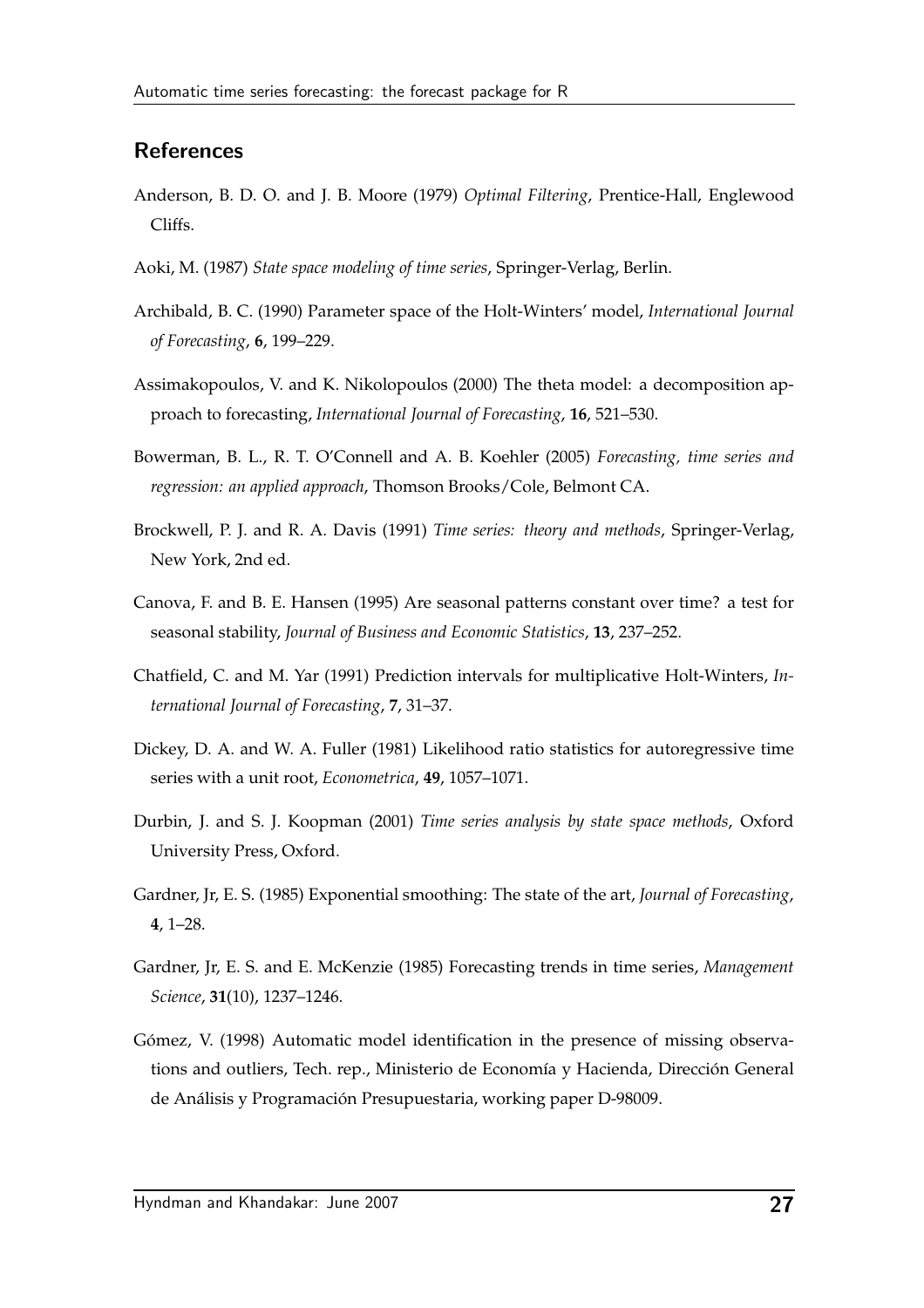- <span id="page-29-5"></span>Gómez, V. and A. Maravall (1998) Programs TRAMO and SEATS, instructions for the users, Tech. rep., Direcciòn General de Anilisis y Programaciòn Presupuestaria, Ministerio de Economia y Hacienda, working paper 97001.
- <span id="page-29-6"></span>Goodrich, R. L. (2000) The Forecast Pro methodology, *International Journal of Forecasting*, **16**(4), 533–535.
- <span id="page-29-4"></span>Hannan, E. J. and J. Rissanen (1982) Recursive estimation of mixed autoregressivemoving average order, *Biometrika*, **69**(1), 81–94.
- <span id="page-29-7"></span>Hendry, D. F. (1997) The econometrics of macroeconomic forecasting, *The Economic Journal*, **107**(444), 1330–1357.
- <span id="page-29-8"></span>Hylleberg, S., R. Engle, C. Granger and B. Yoo (1990) Seasonal integration and cointegration, *Journal of Econometrics*, **44**, 215–238.
- <span id="page-29-11"></span>Hyndman, R. J. (2001) It's time to move from 'what' to 'why'—comments on the M3 competition, *International Journal of Forecasting*, **17**(4), 567–570.
- <span id="page-29-9"></span>Hyndman, R. J. (2007) *forecast: Forecasting functions for time series*, R package version 1.05. **URL:** *http://www.robhyndman.info/Rlibrary/forecast/*
- <span id="page-29-3"></span>Hyndman, R. J., M. Akram and B. C. Archibald (2007) The admissible parameter space for exponential smoothing models, *Annals of the Institute of Statistical Mathematics*, to appear.
- <span id="page-29-0"></span>Hyndman, R. J., M. L. King, I. Pitrun and B. Billah (2005a) Local linear forecasts using cubic smoothing splines, *Australian & New Zealand Journal of Statistics*, **47**(1), 87–99.
- <span id="page-29-10"></span>Hyndman, R. J. and A. B. Koehler (2006) Another look at measures of forecast accuracy, *International Journal of Forecasting*, **22**, 679–688.
- <span id="page-29-2"></span>Hyndman, R. J., A. B. Koehler, J. K. Ord and R. D. Snyder (2005b) Prediction intervals for exponential smoothing using two new classes of state space models, *Journal of Forecasting*, **24**, 17–37.
- <span id="page-29-1"></span>Hyndman, R. J., A. B. Koehler, R. D. Snyder and S. Grose (2002) A state space framework for automatic forecasting using exponential smoothing methods, *International Journal of Forecasting*, **18**(3), 439–454.